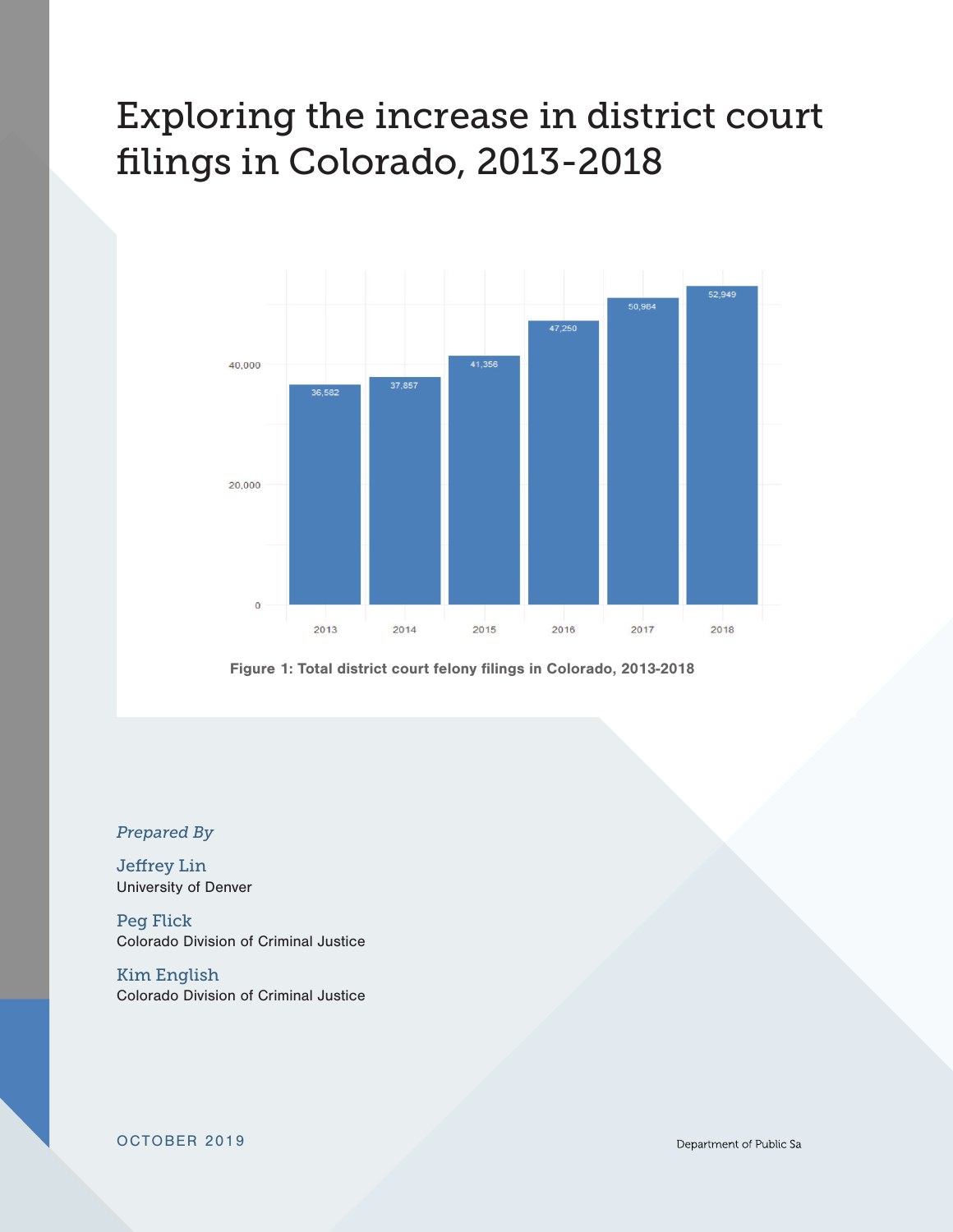# Exploring the increase in district court filings in Colorado, 2013-2018

*Prepared By*

Jeffrey Lin University of Denver

Peg Flick Colorado Division of Criminal Justice

Kim English Colorado Division of Criminal Justice

OCTOBER 2019



Stan Hilkey, Executive Director, Department of Public Safety Joe Thome, Director, Division of Criminal Justice Kim English, Research Director, Office of Research and Statistics

700 Kipling St., Denver, Colorado 80215 • [www.colorado.gov/dcj-ors](http://www.colorado.gov/dcj-ors)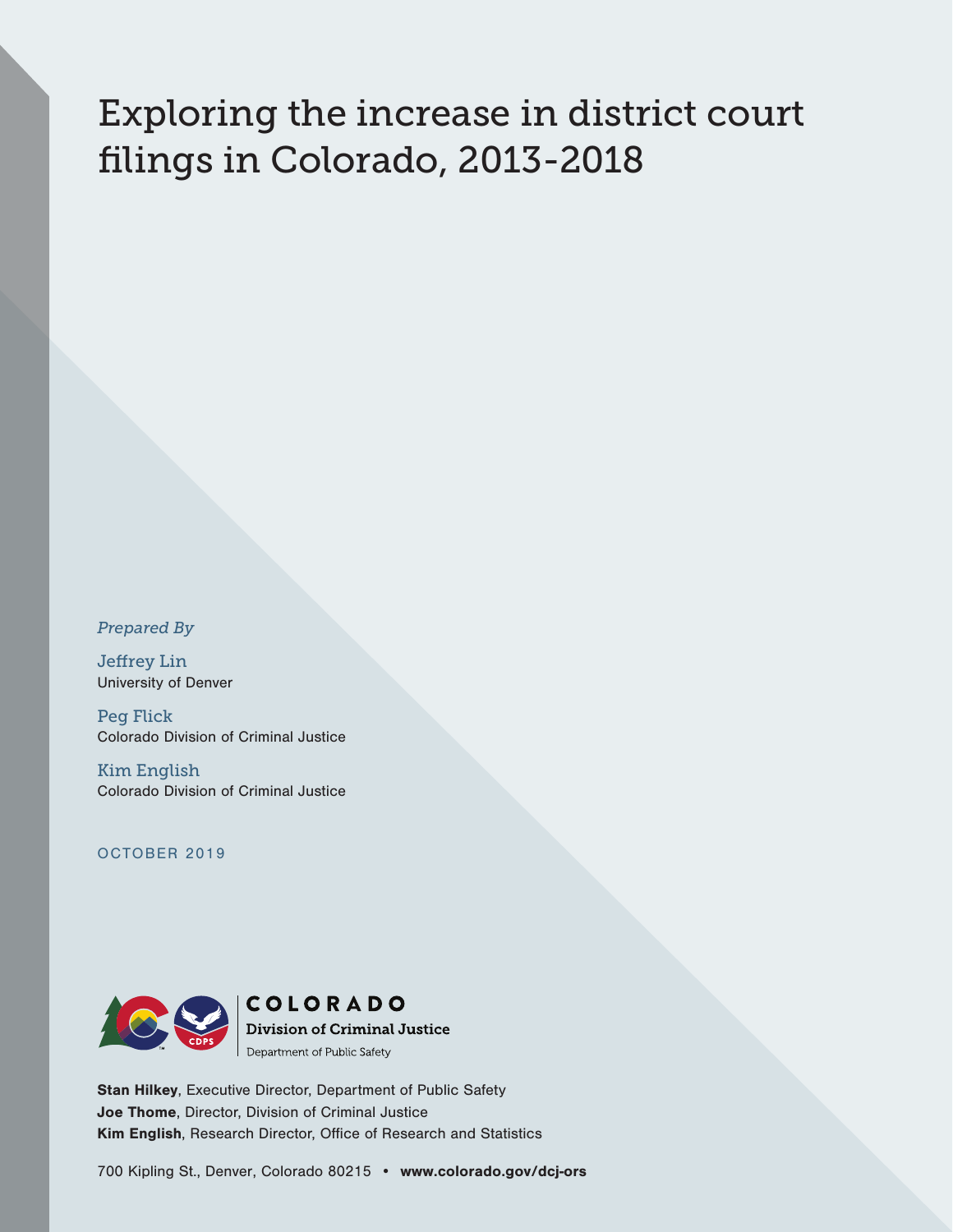*The Division of Criminal Justice, Office of Research and Statistics, convened a study group to review and discuss data related to the increase in district court filings. We are grateful for the insights and perspectives offered by our colleagues:*

Jessica Brill, *State Court Administrator's Office* Maureen Cain, *Office of the State Public Defender* Heather Champeau, *State Demographer's Offic*e Todd Fahlsing, *Lakewood Police Department and West Metro Drug Task Force* Linda Harrison, *Division of Criminal Justice* Jeffrey Lin, *University of Denver* Helen Morgan, *Denver District Attorney's Office* Jessica Zender, *State Court Administrator's Office*

# Introduction

In recent years, felony<sup>1</sup> filings have increased significantly in Colorado's district courts. Between calendar years 2013 and 2018, the total number of statewide felony filings increased by 44.7 percent, from 36,582 filings in 2013 to 52,949 in 2018. The rate of growth was most pronounced between 2014 and 2017; it appears to have slowed in 2018 (see Figure 1). The overall state population also increased during this time, but the increase in filings has substantially outpaced population growth. The felony filing rate was 907 per 100,000 adult state residents in 2013, and grew to 1,190 per 100,000 adult state residents in 2018 (see Table 1). Thus, controlling for the growth in the adult population, the rate of felony district court filings still increased by 31.2 percent between 2013 and 2018.

*Controlling for the growth in the adult population, the rate of felony district court filings still increased by 31.2 percent between 2013 and 2018.*

This trend is important to understand because of the pressure it puts on multiple facets of the state's criminal justice system. A larger number of filings intensifies caseload pressures in court, requiring more time and effort on the part of judges, district attorneys, and public defenders. Additional personnel may even need to be

*This trend is important to understand because of the pressure it puts on multiple facets of the state's criminal justice system.* 

hired to cope with these pressures. Burdens also increase on state and local correctional systems that are already near or at capacity. At midyear 2019, the state prison population stood at  $17.932<sup>2</sup>$  and the Colorado Division of Criminal Justice's (DCJ) population projections anticipate a period of negative growth over the next two years, followed by a return to growth in 2020. This expectation of negative growth comes on the heels of a period of strong growth—driven in part by the increase in filings—during which the prison population

reached 98.6 percent of capacity with only 250 vacant beds across all facilities at the end of 2018.<sup>3</sup> Probation and parole caseloads may also be strained by the high rate of felony filings. These effects thus reflect an array of financial and institutional pressures that are placed on state and county governments.

 $\Box$ 

<sup>&</sup>lt;sup>1</sup> This analysis reviewed filings in Colorado's district courts. While the vast majority of filings involved cases whose most serious crime was a felony, 4% of cases had misdemeanor or lower charges.

<sup>2</sup> Prison population data obtained from the Colorado Division of Criminal Justice's quarterly correctional population reports online: <https://www.colorado.gov/pacific/dcj-ors/ors-corrpops> (accessed on August 13, 2019).

<sup>&</sup>lt;sup>3</sup> See Colorado Division of Criminal Justice, Summer 2019 Interim Prison Population and Parole Caseload Projections: [https://cdpsdocs.state.co.us/ors/data/PPP/2019\\_PPP-interim.pdf](https://cdpsdocs.state.co.us/ors/data/PPP/2019_PPP-interim.pdf) (accessed on July 31, 2019).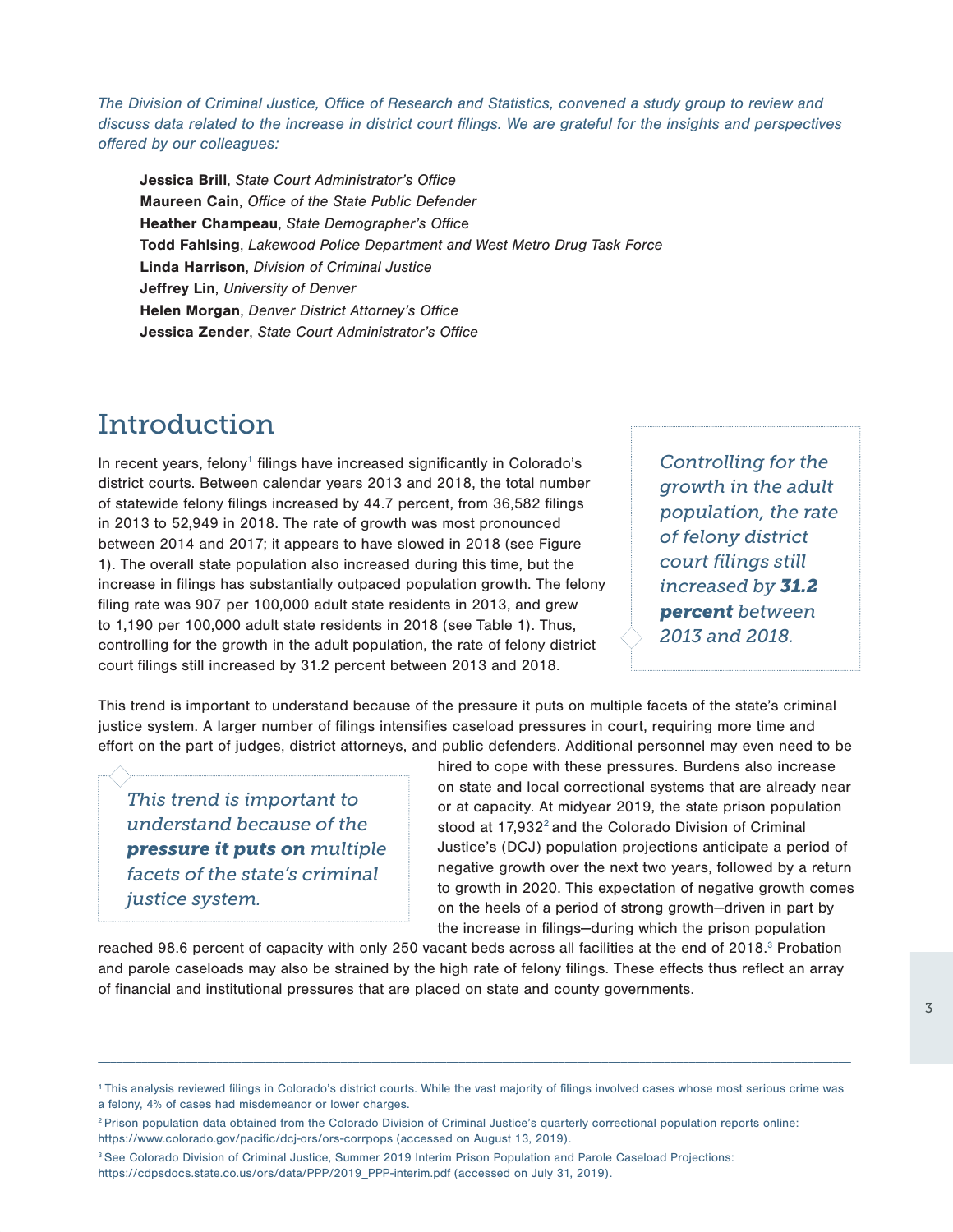This report explores the recent increase in Colorado felony district court filings, presenting data that identifies specific areas of growth and factors that are contributing to that growth. While we cannot fully account for the rise in filings, as this is a complex dynamic that involves multiple interactions between demographic, behavioral, and institutional factors, we are able to document the case types that have increased the most during this time period and elucidate patterns that speak to underlying factors that may be driving filings growth.





Source: Data extracted from the Colorado Judicial Branch's information management system (ICON) via the Colorado Justice Analytics Support System (CJASS) and analyzed by the Division of Criminal Justice.

### Table 1: District court felony filing rate per 100,000 adult residents, 2013-2018

| Year | <b>Rate per 100,000</b><br>adult residents |
|------|--------------------------------------------|
| 2013 | 907                                        |
| 2014 | 921                                        |
| 2015 | 986                                        |
| 2016 | 1,104                                      |
| 2017 | 1,168                                      |
| 2018 | 1,190                                      |

Source: Data extracted from the Colorado Judicial Branch's information management system (ICON) via the Colorado Justice Analytics Support System (CJASS) and analyzed by the Division of Criminal Justice.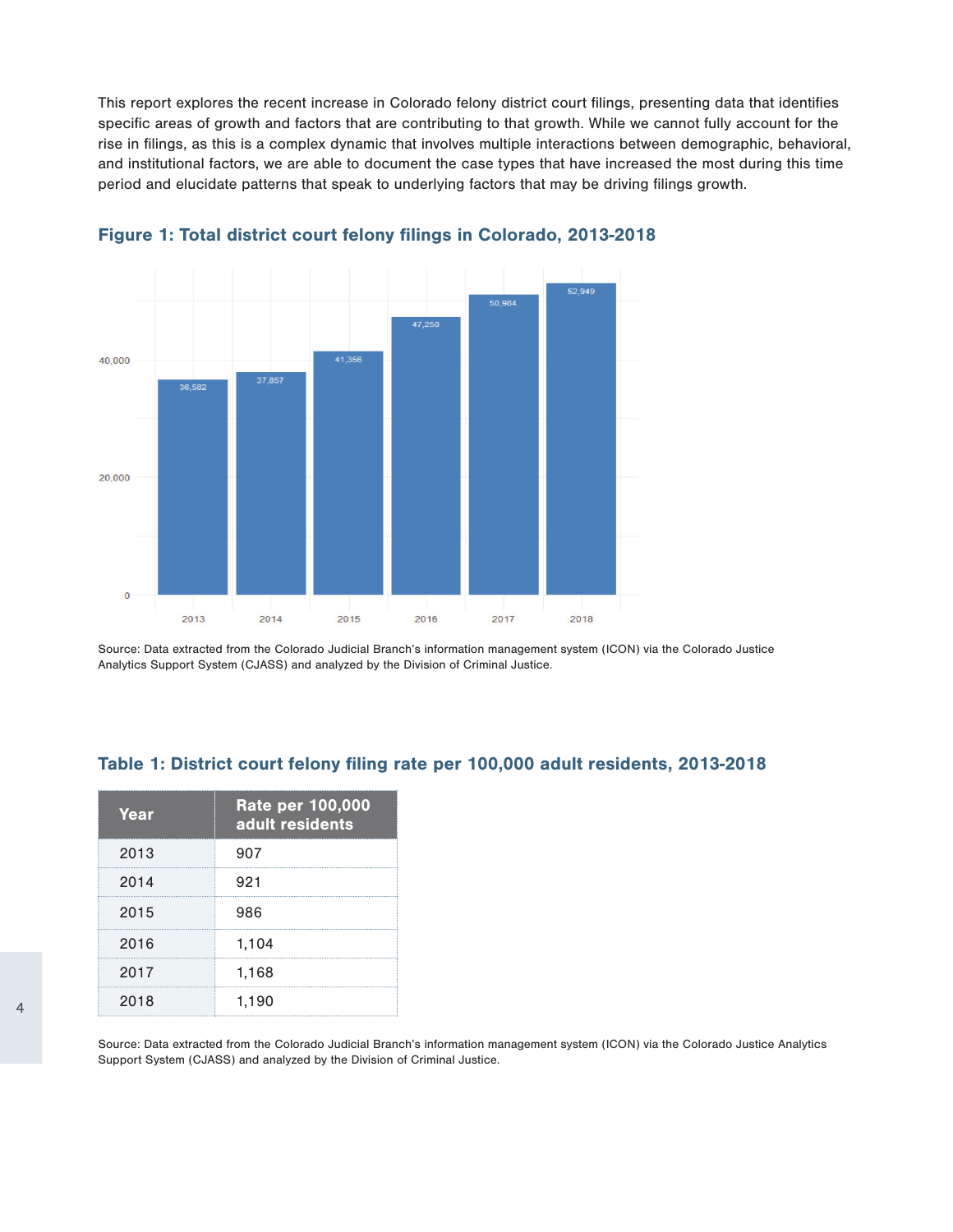Available data reveal that the increase in filings between 2013 and 2018 involved a larger number of people whose felony cases were filed in district court, and a higher percentage of these people appearing multiple times per year in court. Table 2 displays the number of people whose felony cases were filed in district court between 2013 and 2018; this number increased by 35.8 percent between 2013 and 2018, from 30,515 individuals to 41,434 individuals. Table 3 shows the percentage of people who had more than one case per year filed in district court. In 2013, 14.4 percent of individuals had multiple felony cases filed; by 2018, this had increased to 19.7 percent.

| Year | <b>Number of people</b> |
|------|-------------------------|
| 2013 | 30,515                  |
| 2014 | 31,343                  |
| 2015 | 33,623                  |
| 2016 | 37,532                  |
| 2017 | 40,470                  |
| 2018 | 41,434                  |

### Table 2: Number of people per year with felony district court filings

Source: Data extracted from the Colorado Judicial Branch's information management system (ICON) via the Colorado Justice Analytics Support System (CJASS) and analyzed by the Division of Criminal Justice.

| Year | <b>Percent of people</b> | <b>Number of people</b> |
|------|--------------------------|-------------------------|
| 2013 | 14.4                     | 4,394                   |
| 2014 | 15.2                     | 4,764                   |
| 2015 | 16.9                     | 5,682                   |
| 2016 | 18.4                     | 6,906                   |
| 2017 | 18.4                     | 7,391                   |
| 2018 | 19.7                     | 8.163                   |

### Table 3: Percent of people per year with multiple felony filings

Source: Data extracted from the Colorado Judicial Branch's information management system (ICON) via the Colorado Justice Analytics Support System (CJASS) and analyzed by the Division of Criminal Justice.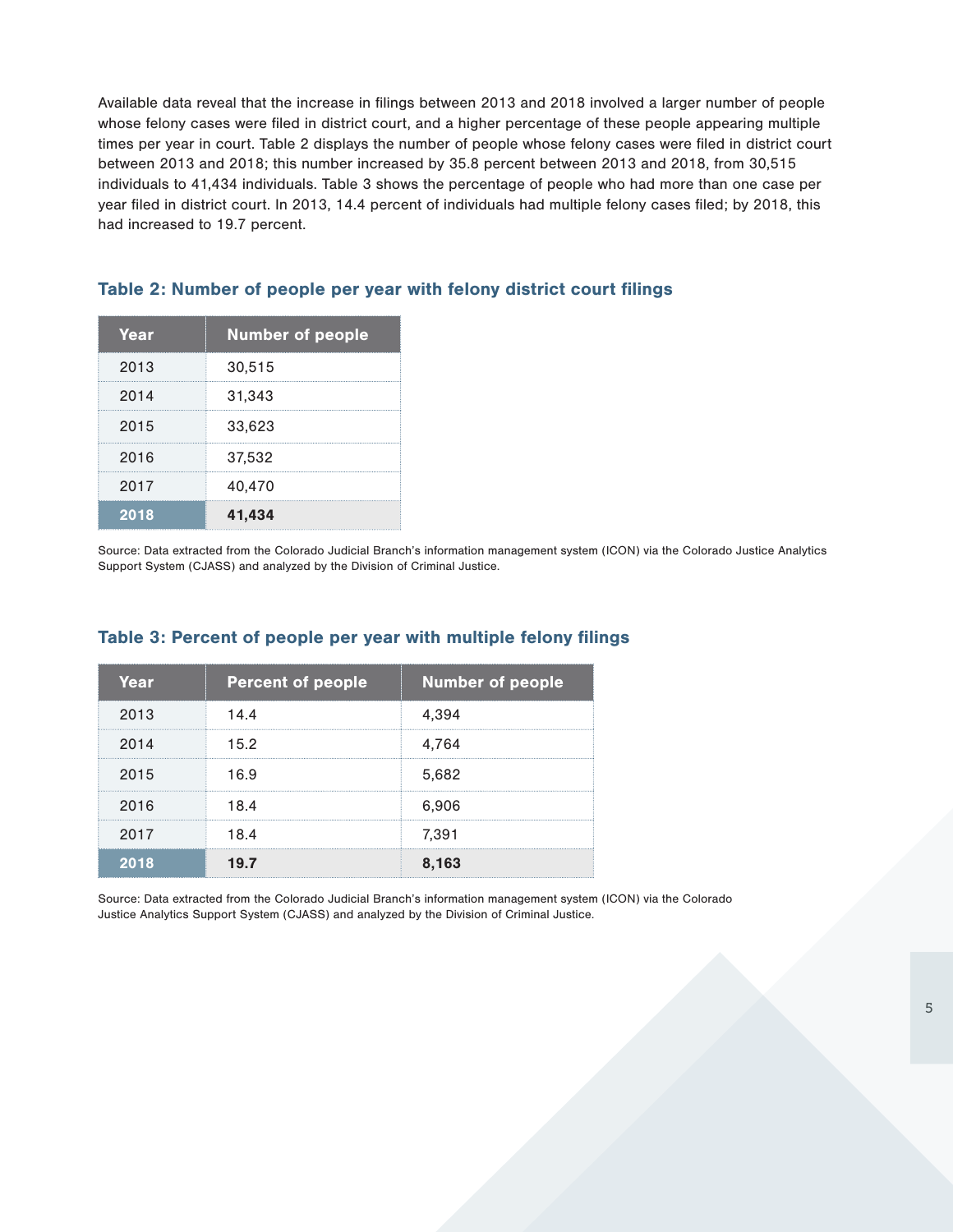# "Upstream" possibilities: Population and arrest rate increases

The most straightforward explanations for the higher number of felony filings in Colorado would seem to involve growth in "upstream" contributors—the overall state population and the overall number of people arrested in the state. If state population growth and/or increases in arrests matched the growth in filings, the filings increase could be attributed to either or both of these factors. According to our analyses, however, neither of these possibilities fully explains the increase in district court filings.

*If state population growth and/or increases in arrests matched the growth in filings, the filings increase could be attributed to either or both of these factors. According to our analyses, however, neither of these possibilities fully explains the increase in district court filings.*

The increase in filings has substantially outpaced state population growth. Between 2013 and 2018, Colorado's overall population increased by 8.2 percent and its adult population grew by 10.4 percent, making it one of the fastest growing states in America.<sup>4</sup> However, as shown above, the number of felony filings increased by 44.7 percent during this period, and the rate of felony filings increased by 31.2 percent, so overall population growth does not appear to be a significant contributor to this dynamic. However, population growth is not evenly distributed. Criminal behavior tends to be concentrated within certain demographic groups specifically, young men. Thus, if this group grew at a particularly high rate between 2013 and 2018, this change could help explain the growth in felony

filings. The data do not support such a view. The population of young adults (ages 18-34) did increase at a higher rate than overall population growth, but at a much lower rate than the increase in felony filings. The number of people between the ages of 18 and 34 in Colorado grew by 10.2 percent between 2013 and 2018, and there are no identifiable gender differences in this growth. The number of men between 18 and 34 also grew by 10.2 percent during this time.<sup>5</sup> Note also that the growth in Colorado's population of young adults and young

> adult males (10.2 percent each) roughly matched the growth in the state's overall adult population (10.4 percent), showing that adult population growth has not been driven by young adults or young men. Thus, population changes may have contributed somewhat to a larger number of felony filings, but they are not likely to be the main driver, as the rise in filings was substantially higher than population changes would account for and, as discussed above, the rate of filings increased significantly.

Another "upstream" possibility for the increase in felony filings could be an increase in statewide arrests, which would directly contribute to growth in the filing rate through the creation of more criminal cases. Available data do not support the possibility that an overall increase in statewide arrestees explains the growth in felony filings. Table 4 shows the number of adult arrestees in Colorado between 2013 and 2018, as well as state-wide arrest rates per 100,000 adults. The number of adult arrestees did rise between 2013 and 2017, and dropped slightly in 2018. The statewide adult arrest rate rose between 2013 and 2016, then declined in 2017 and 2018. Figure 2 visually displays this arrest rate trend over time.

4 State population data obtained from the State Demography Office, Colorado Department of Local Affairs

([https://demography.dola.colorado.gov/population/population-totals-colorado-substate/#population-totals-for-colorado-and-sub-state-regions\)](https://demography.dola.colorado.gov/population/population-totals-colorado-substate/#population-totals-for-colorado-and-sub-state-regions) and the U.S. Census Bureau (<https://www.census.gov/quickfacts/co>).

\_\_\_\_\_\_\_\_\_\_\_\_\_\_\_\_\_\_\_\_\_\_\_\_\_\_\_\_\_\_\_\_\_\_\_\_\_\_\_\_\_\_\_\_\_\_\_\_\_\_\_\_\_\_\_\_\_\_\_\_\_\_\_\_\_\_\_\_\_\_\_\_\_\_\_\_\_\_\_\_\_\_\_\_\_\_\_\_\_\_\_\_\_\_\_\_\_\_\_\_\_\_\_\_\_\_\_\_\_\_\_\_\_\_\_\_\_\_\_\_\_\_\_

<sup>5</sup> State population data by age and gender obtained from the State Demography Office, Colorado Department of Local Affairs (<https://demography.dola.colorado.gov/population/data/sya-regions/>).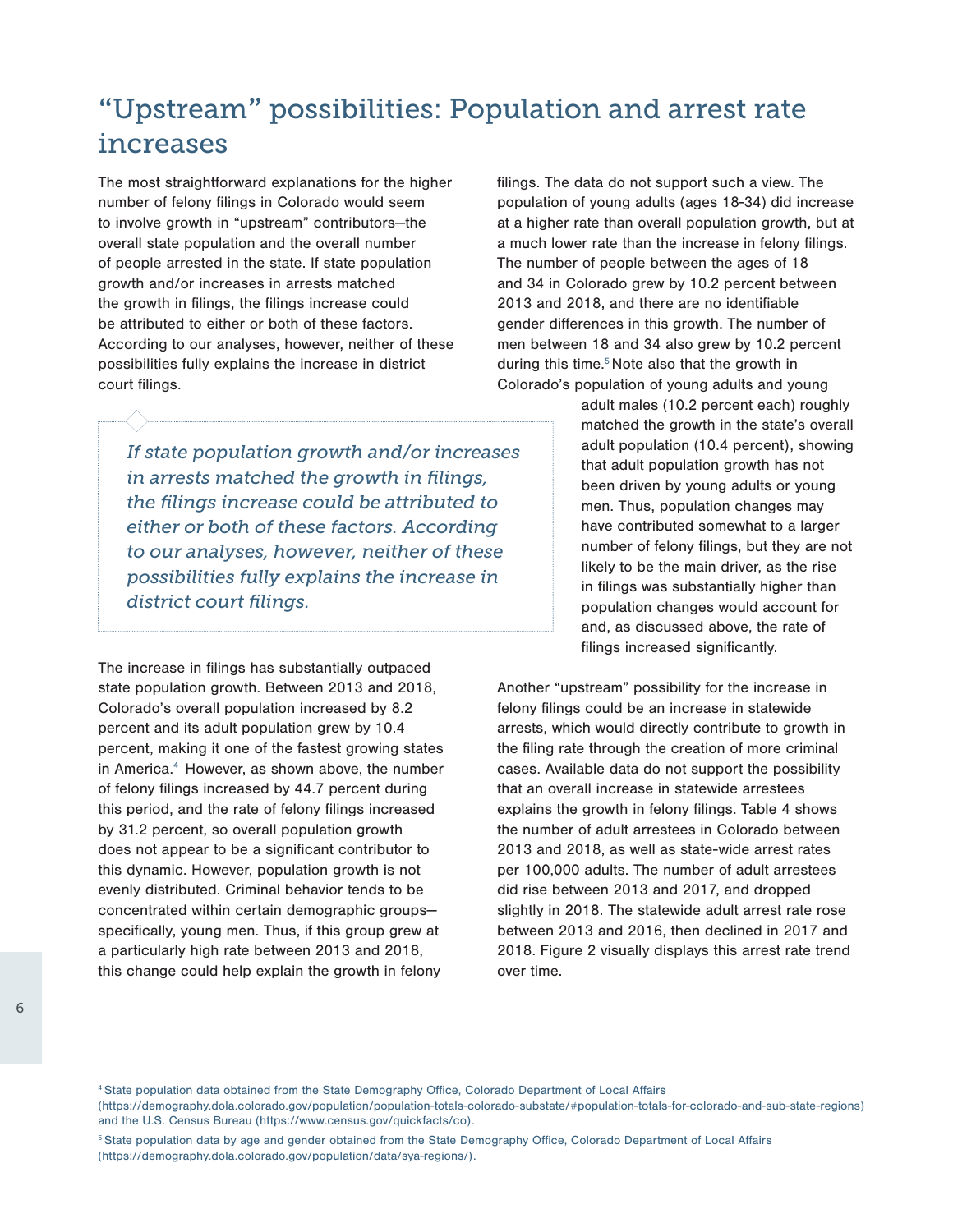Here we must note some important caveats about the arrest data cited in this report. Most importantly, arrest data count arrestees (i.e., people) while filings data count cases. Thus, there is not a "one-to-one" correspondence between the arrest data and filings data. Moreover, there is not a perfect correspondence between what a person is arrested for and what they are charged with in court. Charges change between these two reporting points, so the comparison between arrests for a particular offense and filings for that offense should be considered in the context of this dynamic. Finally, 2018 arrest data may be incomplete, as law enforcement agencies have until June 2019 to report their data. Thus, arrest patterns for 2018 should be interpreted with caution.

| Year | <b>Number of arrestees</b> | Arrest rate per 100,000 adults |
|------|----------------------------|--------------------------------|
| 2013 | 71,022                     | 1,761.2                        |
| 2014 | 78,297                     | 1,905.7                        |
| 2015 | 82,734                     | 1,972.0                        |
| 2016 | 86,788                     | 2,028.5                        |
| 2017 | 87,928                     | 2,014.7                        |
| 2018 | 84.537                     | 1.899.5                        |

### Table 4: Number and rate of adult arrestees in Colorado, 2013-2018

Source: Colorado Bureau of Investigation, National Incident Based Reporting System (NIBRS) data. Extracted on 4/11/2019.

### Figure 2: Arrest rate per 100,000 adults in Colorado, 2013-2018

Source: Colorado Bureau of Investigation, National Incident Based Reporting System (NIBRS) data. Extracted on 4/11/2019.

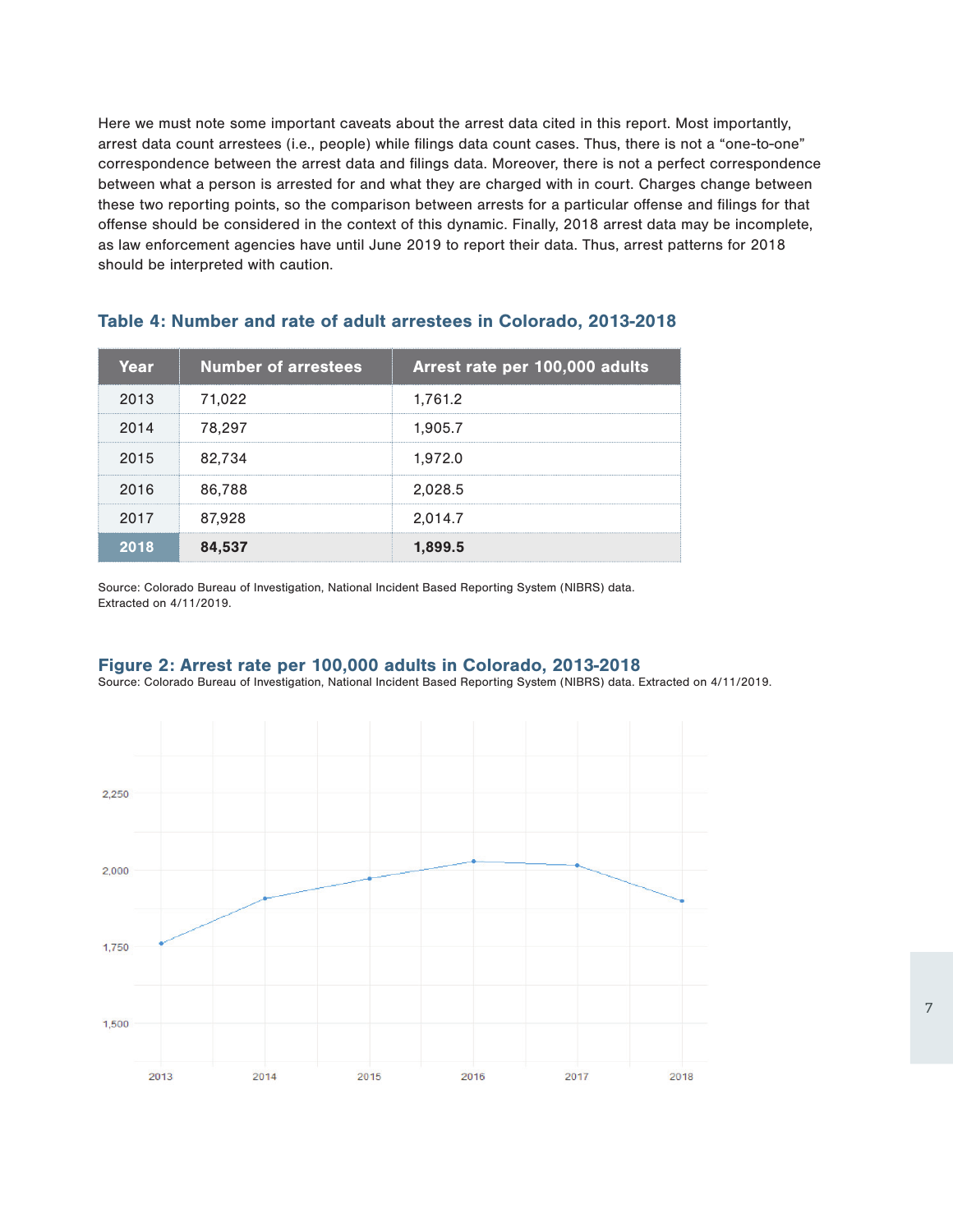The adult arrest rate in Colorado in 2018 appears to have declined slightly compared to recent years. (Again, however, 2018 arrest data may be incomplete at this time.) Even at its peak in 2016, the adult arrest rate was only about 15 percent higher than it was in 2013, so the growth in felony filings has significantly outpaced overall arrest rate increases. Furthermore, arrest rates and felony filing rates in district courts are not completely related, as not all arrests are filed in district courts. Many arrests—especially those involving less severe

charges—would be processed through municipal or county courts. This fact actually further reduces the potential contribution of arrest rate changes to the growth in felony filings, as increases in the rate of arrests would not be fully translated into increases in filings in district courts. That said, in subsequent sections of this report we will show that significant increases in certain types of arrests—namely, drug possession, forgery/fraud, motor vehicle theft, and assault —may partially explain higher rates of felony filings for these offenses.

# Breaking down charge types that contribute to the rise in felony filings

The increase in felony filings has not been evenly distributed across court case types; some types of cases have contributed more to the increase than others. Thus, we next explore data on the types of court cases that have driven the increase in felony

filings between 2013 and 2018. Figure 3 displays a waterfall chart that shows the increase by various charge types. Note that this figure indicates the most serious charge in each case, not all charges.<sup>6</sup>



### Figure 3: Charge types accounting for felony filing increase, 2013-2018

Source: Data extracted from the Colorado Judicial Branch's information management system (ICON) via the Colorado Justice Analytics Support System (CJASS) and analyzed by the Division of Criminal Justice.

<sup>6</sup> For this information by judicial district, please see [http://cdpsdocs.state.co.us/ors/docs/impact/2019-09\\_District\\_Court\\_Filings\\_by\\_](http://cdpsdocs.state.co.us/ors/docs/impact/2019-09_District_Court_Filings_by_ JD-2013-2018.pdf) [JD-2013-2018.pdf](http://cdpsdocs.state.co.us/ors/docs/impact/2019-09_District_Court_Filings_by_ JD-2013-2018.pdf)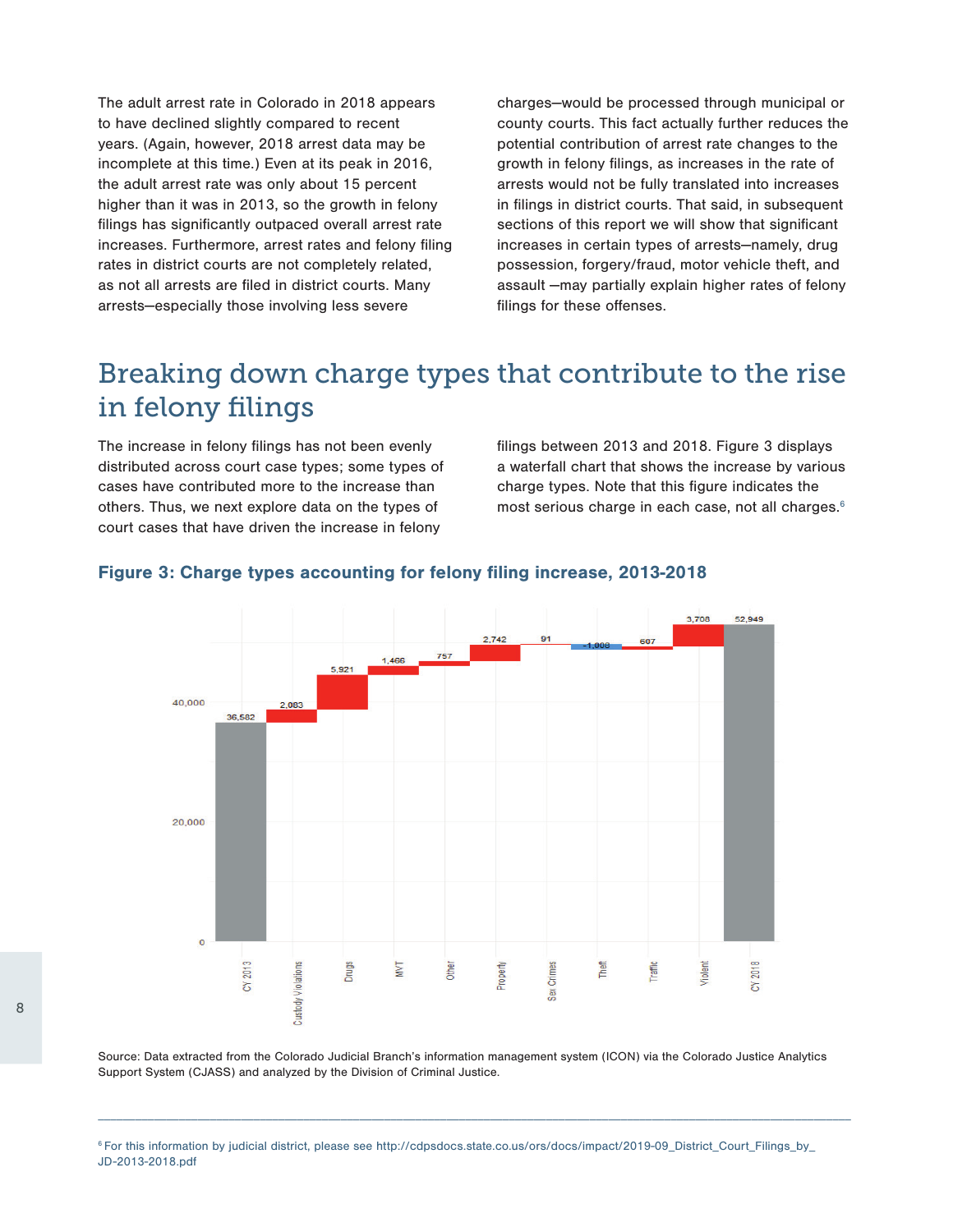As shown in Figure 3, the most significant contributor to the increase in felony filings during this period has been drug cases—particularly drug possession (see next section). Of the 17,375 additional filings in 2018 compared to 2013, 34.1 percent of them had a drug offense as the most serious charge (5,921 cases). Violent offenses also contributed considerably; 21.3 percent of the increase were cases with a violent offense as the top charge (3,708 cases). Property offenses such as forgery/fraud and theft contributed 15.7 percent to the increase (2,742 cases), and a specific type of property crime—motor vehicle theft—independently contributed 8.4 percent (1,466 cases). Finally, custody violations were also a substantial component of the growth in filings, contributing 12.0 percent (2,083 cases). Here it should be noted that custody violations—which include bond

violations, escape, and other violations that are largely contraband-related—are driven in large part by local charging practices and other institutional factors. In recent years, for example, there have been more people on bond in Colorado, so we would expect custody violations to have increased. Colorado House Bill 2013-1236 directed the court to presume that persons in pretrial custody should be released under the least restrictive conditions consistent with public safety, which has increased the number of people on bond, and thus the number of custody violations.

Next, we will empirically explore these contributing case types and provide additional context for the dynamics that may be driving the recent growth in felony filings.

# Drug offense filings: Trends and context

As noted above, over a third of the increase in felony filings between 2013 and 2018 involved a drug offense as the top charge (36.2 percent). In this section, we will show that not only do drug

*Over a third of the increase in felony filings between 2013 and 2018 involved a drug offense as the top charge (36.2 percent).* 

offenses—particularly drug possession—comprise a disproportionate share of the growth in filings, but that drug possession offenses are appearing more frequently across cases in district court. And while growth in the *overall* number and rate of arrestees in Colorado cannot explain the increase in felony filings, the number of *arrests for drug possession* has risen at a particularly high rate, which may significantly account for the sharp rise in filings for drug offenses.

Drug possession and drug distribution are distinct offense types, so we analyze them separately. Table 5 shows the number of arrestees for drug possession and drug distribution in Colorado between 2013 and 2018, and the rate per 100,000 adults (the drug offense can be any charge, not just the most serious charge). Figure 4 displays drug possession and drug distribution arrest and filing rates per 100,000 adults

visually over time. The number of people arrested for drug possession increased by 58.1 percent between 2013 and 2018—from 13,052 to 20,637. The rate of drug possession arrestees increased by 43.2 percent during this time—from 323.7 per 100,000 adults to 463.7 per 100,000 adults in 2018. The number of drug distribution arrestees increased by 32.8 percent between 2013 and 2018—from 1,932 to 2,566. The rate of drug distribution arrestees increased by 20.5 percent during this time—from 47.9 per 100,000 adults to 57.7 per 100,000 adults. Thus, drug possession arrests have increased more than drug distribution arrests—by both number and by rate. Moreover, there were far more arrests for possession than for distribution during the study period, meaning that changes to the drug possession arrest rate affected felony filings more significantly than changes to the drug distribution arrest rate.

*The number of people arrested for drug possession increased by 58.1 percent between 2013 and 2018.* ∑

*The rate of drug possession arrestees increased by 43.2 percent during this time.*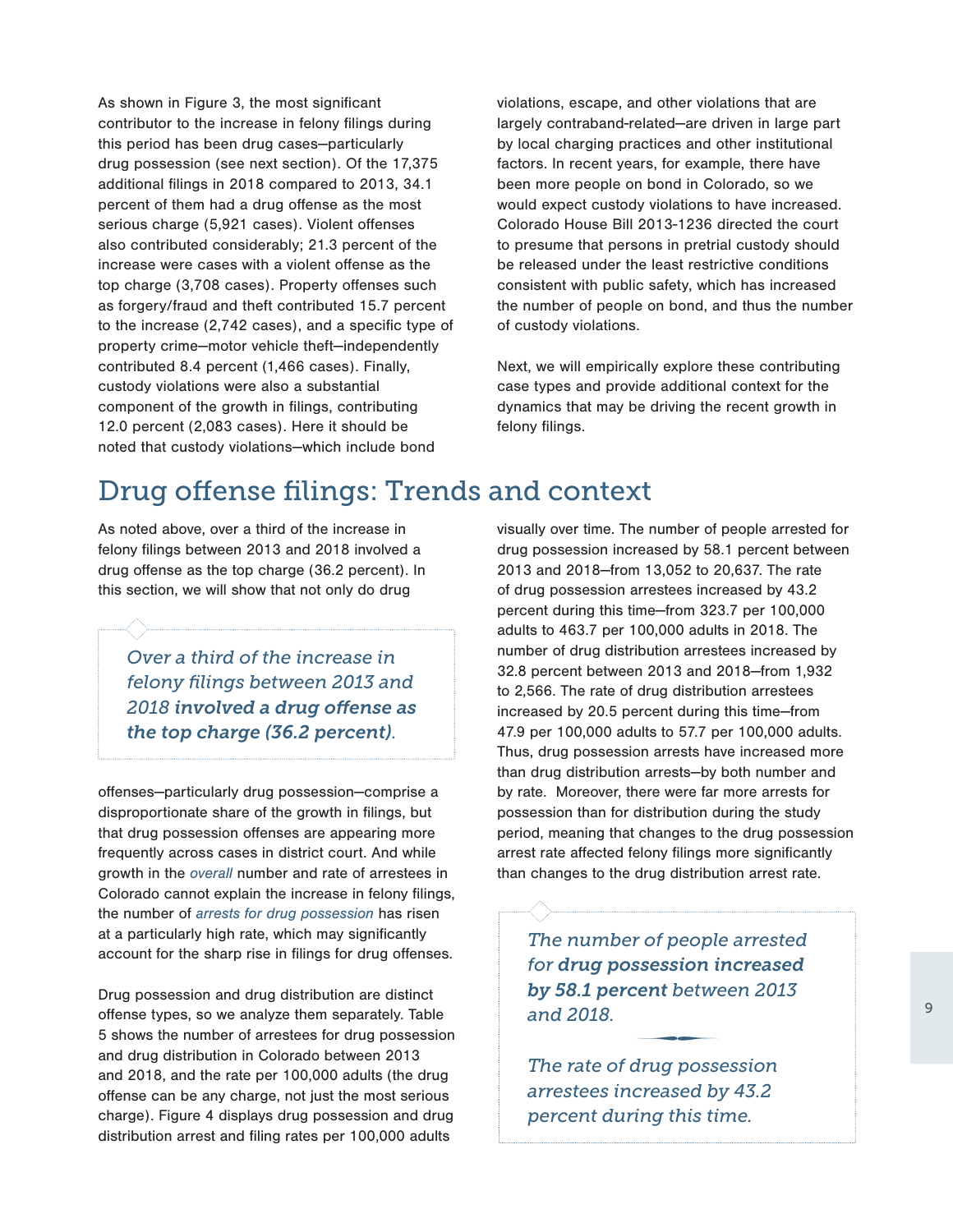|      | <b>Drug possession</b>        |                               | <b>Drug distribution</b>      |                               |
|------|-------------------------------|-------------------------------|-------------------------------|-------------------------------|
| Year | <b>Number of</b><br>arrestees | Rate per<br>100,000<br>adults | <b>Number of</b><br>arrestees | Rate per<br>100,000<br>adults |
| 2013 | 13.052                        | 323.7                         | 1.932                         | 47.9                          |
| 2014 | 14.686                        | 357.5                         | 1.953                         | 47.5                          |
| 2015 | 16.683                        | 397.6                         | 2.012                         | 48.0                          |
| 2016 | 18,908                        | 441.9                         | 2.328                         | 54.4                          |
| 2017 | 21,171                        | 485.1                         | 2.462                         | 56.4                          |
| 2018 | 20,637                        | 463.7                         | 2,566                         | 577                           |

### Table 5: Drug offense arrests in Colorado, 2013-2018

Data source: Colorado Bureau of Investigation, National Incident Based Reporting System (NIBRS) data. Extracted on 4/11/19.

### Figure 4: Drug possession and drug distribution arrest and filing rates, 2013-2018



Data sources: Arrests: Colorado Bureau of Investigation, National Incident Based Reporting System (NIBRS) data. Extracted on 4/11/19. District Court Filings: Data extracted from the Colorado Judicial Branch's information management system (ICON) via the Colorado Justice Analytics Support System (CJASS) and analyzed by the Division of Criminal Justice.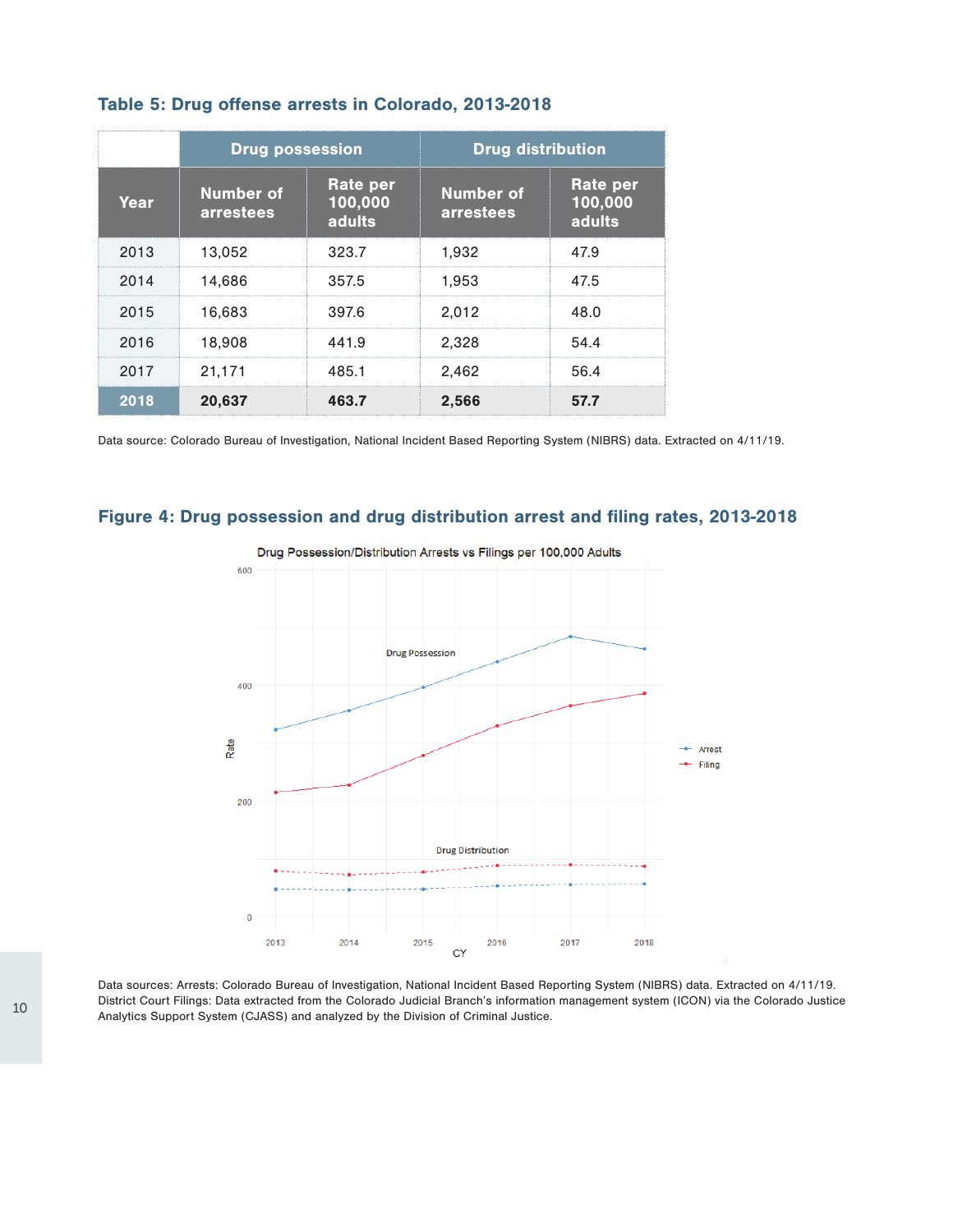As noted above, over a third of the increase in felony filings between 2013 and 2018 involved a drug offense as the top charge (36.2 percent). Filings for drug distribution remained relatively stable between 2013 and 2018, while filings for drug possession increased substantially during this period. Table 6 displays the overall number of filings for drug distribution and possession from 2013 to 2018, alongside the rates per 100,000 adults and the percentages of all filings that contain each offense type. Figures 5 and 6 visually display changes to the rates per 100,000 adults and the percentages of all filings containing each offense type for drug distribution and drug possession charges.

*Filings for drug distribution remained relatively stable between 2013 and 2018.*

|      | <b>Drug possession</b>    |                                             |                                                     |                           | <b>Drug distribution</b>             |                                                            |
|------|---------------------------|---------------------------------------------|-----------------------------------------------------|---------------------------|--------------------------------------|------------------------------------------------------------|
| Year | <b>Number</b><br>of cases | <b>Rate per</b><br>100,000<br><b>adults</b> | <b>Percent</b><br>of cases<br>containing<br>offense | <b>Number</b><br>of cases | Rate per<br>100,000<br><b>adults</b> | <b>Percent</b><br>of cases<br>containing<br><b>offense</b> |
| 2013 | 8.728                     | 216.4                                       | 23.9                                                | 3.238                     | 80.3                                 | 8.9                                                        |
| 2014 | 9.375                     | 228.2                                       | 24.8                                                | 3.024                     | 73.6                                 | 8.0                                                        |
| 2015 | 11.731                    | 279.6                                       | 28.4                                                | 3.269                     | 779                                  | 7.9                                                        |
| 2016 | 14.159                    | 330.9                                       | 30.0                                                | 3.809                     | 89.0                                 | 8.1                                                        |
| 2017 | 15.928                    | 365.0                                       | 31.2                                                | 3.953                     | 90.6                                 | 7.7                                                        |
| 2018 | 17,195                    | 386.4                                       | 32.5                                                | 3.929                     | 88.3                                 | 7.4                                                        |

### Table 6: District court filings for drug distribution and drug possession, 2013-2018

Source: Data extracted from the Colorado Judicial Branch's information management system (ICON) via the Colorado Justice Analytics Support System (CJASS) and analyzed by the Division of Criminal Justice.

### Figure 5: Filing rate and percentage of cases containing drug possession offenses



Source: Data extracted from the Colorado Judicial Branch's information management system (ICON) via the Colorado Justice Analytics Support System (CJASS) and analyzed by the Division of Criminal Justice.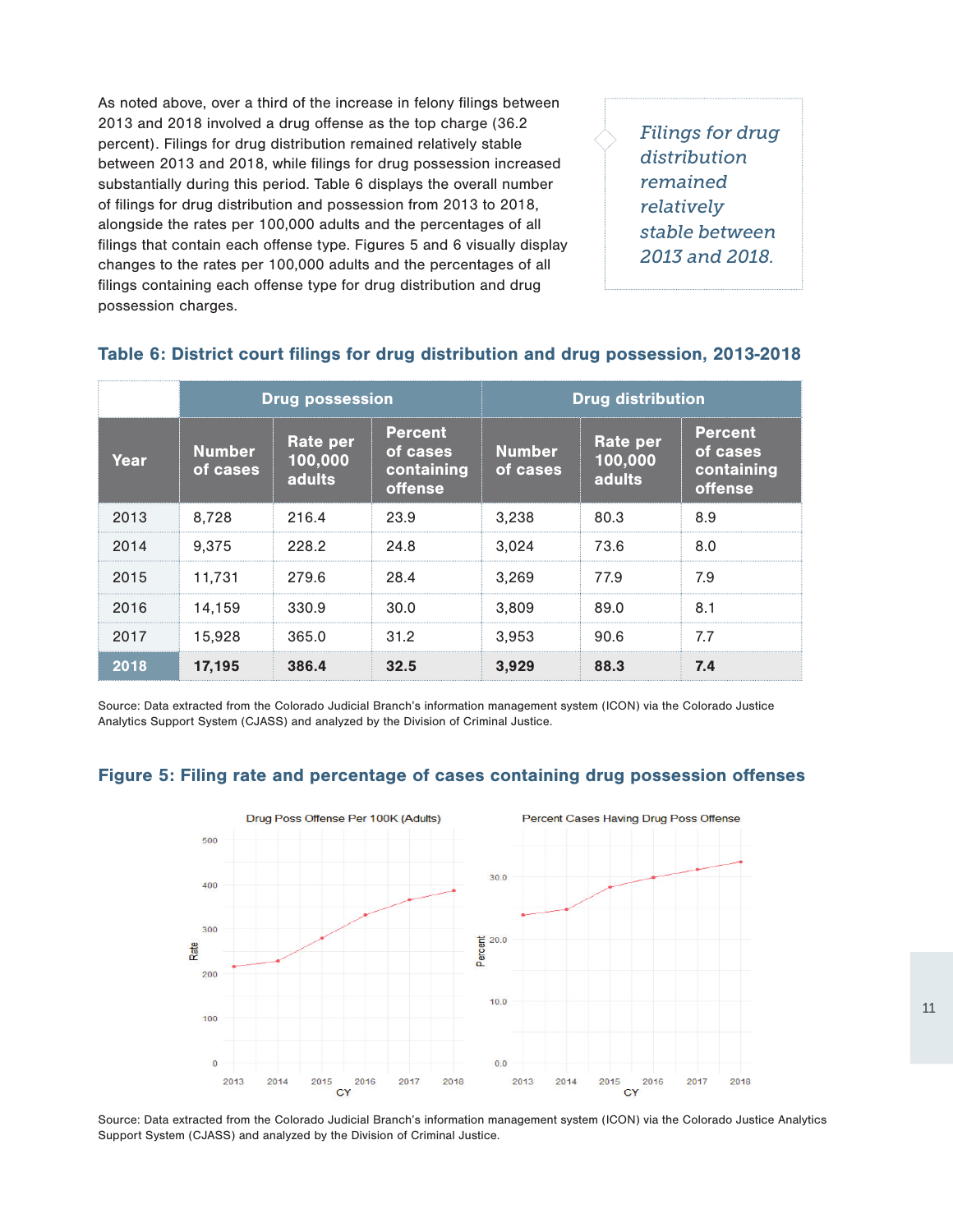

### Figure 6: Filing rate and percentage of cases containing drug distribution offenses

Source: Data extracted from the Colorado Judicial Branch's information management system (ICON) via the Colorado Justice Analytics Support System (CJASS) and analyzed by the Division of Criminal Justice.

The rate of drug distribution filings increased by 10.0 percent between 2013 and 2018, while the rate of drug possession filings increased by 78.6 percent during this time. The percentage of cases containing drug distribution charges declined by 16.9 percent between 2013 and 2018, while the percentage of cases containing drug possession charges increased by 36.0 percent. We also note that there were many more drug possession cases overall than drug distribution cases, making their contribution to the total increase in felony filings even more significant; in 2018, for example, there were over four times as many drug possession filings in district court as drug distribution filings.

There have also been a number of potentially important shifts in the case characteristics of those charged with drug possession. One key reason for the substantial growth in drug possession filings has been the growing tendency of individuals charged with drug possession to have multiple cases in the same year. In other words, their frequency of contact with district court has increased. In 2013, 23.7 percent of individuals charged with drug possession had more than one case; by 2018, this percentage had gone up to 32.8 percent.<sup>7</sup> An increasing proportion of those charged with drug possession are women: In 2013, 28.3 percent of drug possession cases involved female defendants; by 2018,

*Data on past-month illicit (non-marijuana) drug use in Colorado do not indicate a sharp rise in the number of people using drugs during the study period.*

this number had gone up to 30.8 percent. $^8$  There is also evidence that drug possessors are distinguishing themselves from drug distributors. In 2013, 23.2 percent of cases involving drug possession also contained a charge of drug distribution; by 2018, this had declined to 13.4 percent.<sup>9</sup> Thus, in recent years, those charged with drug possession are appearing more frequently in district court, and they are less often also accused of distributing drugs—potentially signaling shifts in drug use, enforcement and charging patterns in Colorado. However, data on past-month illicit (non-marijuana) drug use in Colorado do not indicate a sharp rise in the number of people using drugs during the study period. Figure 7 below shows that past month illicit drug use has remained relatively flat in recent years. These data, combined with the fact that individuals charged with drug possession are appearing more frequently in district court in recent years, suggest that the *number* of drug users is not increasing, but perhaps the *severity* of use among those who do use drugs may be.

\_\_\_\_\_\_\_\_\_\_\_\_\_\_\_\_\_\_\_\_\_\_\_\_\_\_\_\_\_\_\_\_\_\_\_\_\_\_\_\_\_\_\_\_\_\_\_\_\_\_\_\_\_\_\_\_\_\_\_\_\_\_\_\_\_\_\_\_\_\_\_\_\_\_\_\_\_\_\_\_\_\_\_\_\_\_\_\_\_\_\_\_\_\_\_\_\_\_\_\_\_\_\_\_\_\_\_\_\_\_\_\_\_\_\_\_\_\_\_\_\_

12

<sup>7</sup> Source: Data extracted from the Colorado Judicial Branch's information management system (ICON) via the Colorado Justice Analytics Support System (CJASS) and analyzed by the Division of Criminal Justice.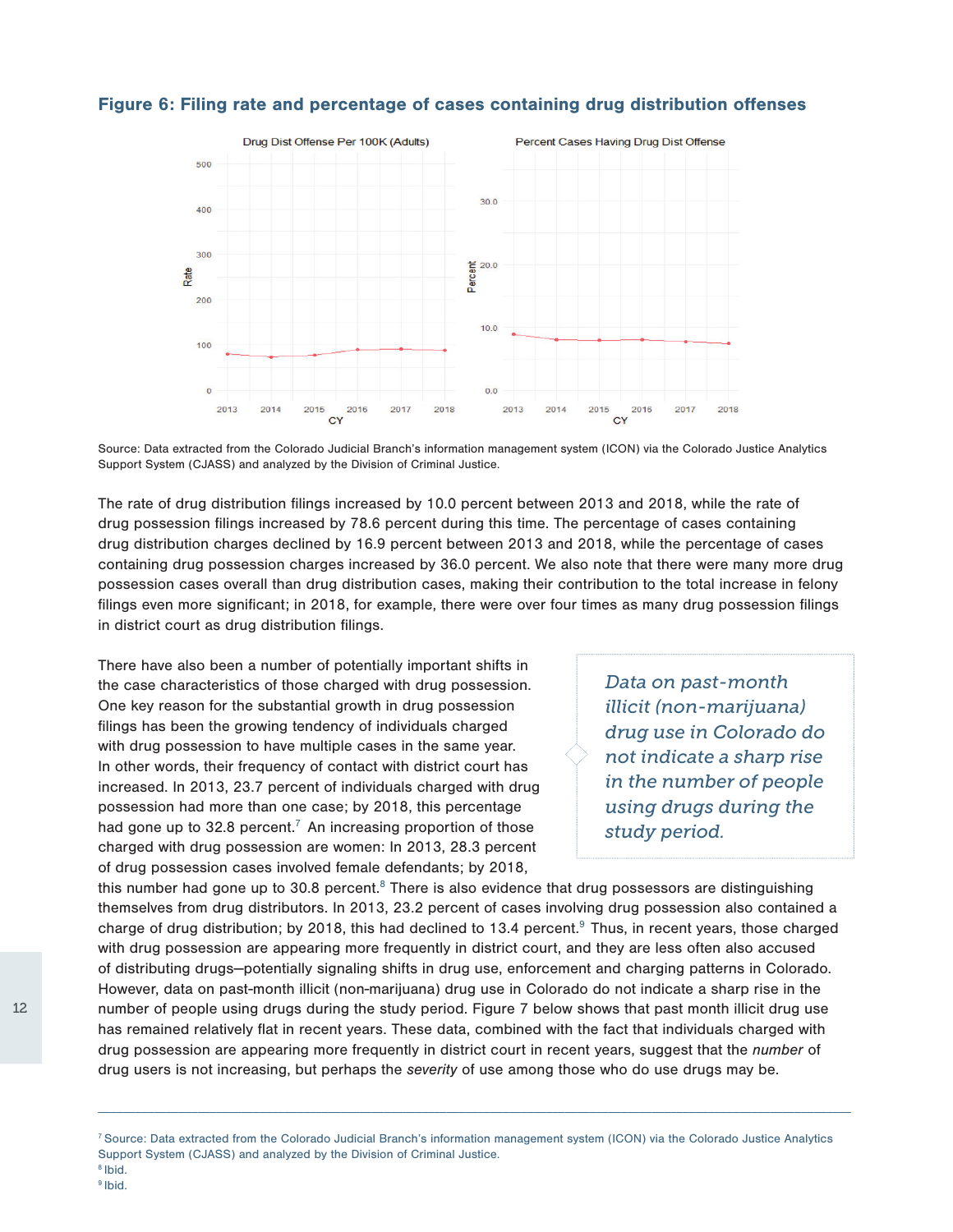### Figure 7: Past month illicit drug use (non-marijuana)\* in Colorado, 12 years or older



Source: Substance Abuse and Mental Health Services Administration, National Survey on Drug Use and Health. \*These drugs include cocaine/crack, heroin, hallucinogens (LSD, PCP, ecstasy, inhalants), methamphetamine, misuse of psychotherapeutics (pain relievers, tranquilizers, stimulants, sedatives); for more information see [https://www.samhsa.gov/data/sites/default/files/](https://www.samhsa.gov/data/sites/default/files/cbhsq-reports/NSDUHDetailedTabs2017/NSDUHDetailedTab) [cbhsq-reports/NSDUHDetailedTabs2017/NSDUHDetailedTabs2017.htm#ftn3](https://www.samhsa.gov/data/sites/default/files/cbhsq-reports/NSDUHDetailedTabs2017/NSDUHDetailedTab)

Another trend that informs the sharp rise in felony drug filings involves the types of drugs contained in these cases. Court filings data only indicate that drug charges involve schedule I or schedule II substances, so we turn to arrest data to better understand the type of drugs that may be involved in the drug possession cases. Table 7 shows the number of drug arrests in Colorado between 2013 and 2018 by the type of drugs seized during those arrests for the top six most common drugs seized. Figure 8 displays these trends visually. Between 2013 and 2018, there was considerable growth in methamphetamine seizures, which increased by 156.0 percent. Heroin seizures also increased

*Between 2013 and 2018, there was considerable growth in methamphetamine seizures*

during this time; these were 179.5 percent higher in 2018 than in 2013. Marijuana seizures have understandably declined, given the legalization of marijuana in Colorado. Seizures of cocaine and other narcotics have increased slightly, but not on the scale of methamphetamine and heroin.

### *Heroin seizures also increased during this time.*

### Table 7: Number of adult arrests by drugs seized, 2013-2018

|                               | 2013  | 2014  |       | 2015 2016   | 2017   | 2018   |
|-------------------------------|-------|-------|-------|-------------|--------|--------|
| Amphetamines/methamphetamines | 4.234 | 5.254 | 6.681 | 8.451       | 10.403 | 10.841 |
| Marijuana                     | 4.319 | 4.459 |       | 4.565 4.426 | 4.386  | 3,852  |
| Heroin                        | 1.395 | 1.997 |       | 2.654 3.318 | 3.806  | 3.899  |
| Cocaine (not including crack) | 1.243 | 1.265 |       | 1.447 1.678 | 1.710  | 1.748  |
| Unknown drug type             | 960   | 930   | 1.070 | - 1.341     | 1.421  | 1.569  |
| Other drugs                   | 775   | 792   | 846   | .067        | 1 079  | 974    |

Source: Colorado Bureau of Investigation, National Incident Based Reporting System (NIBRS) data. Extracted on 4/11/2019.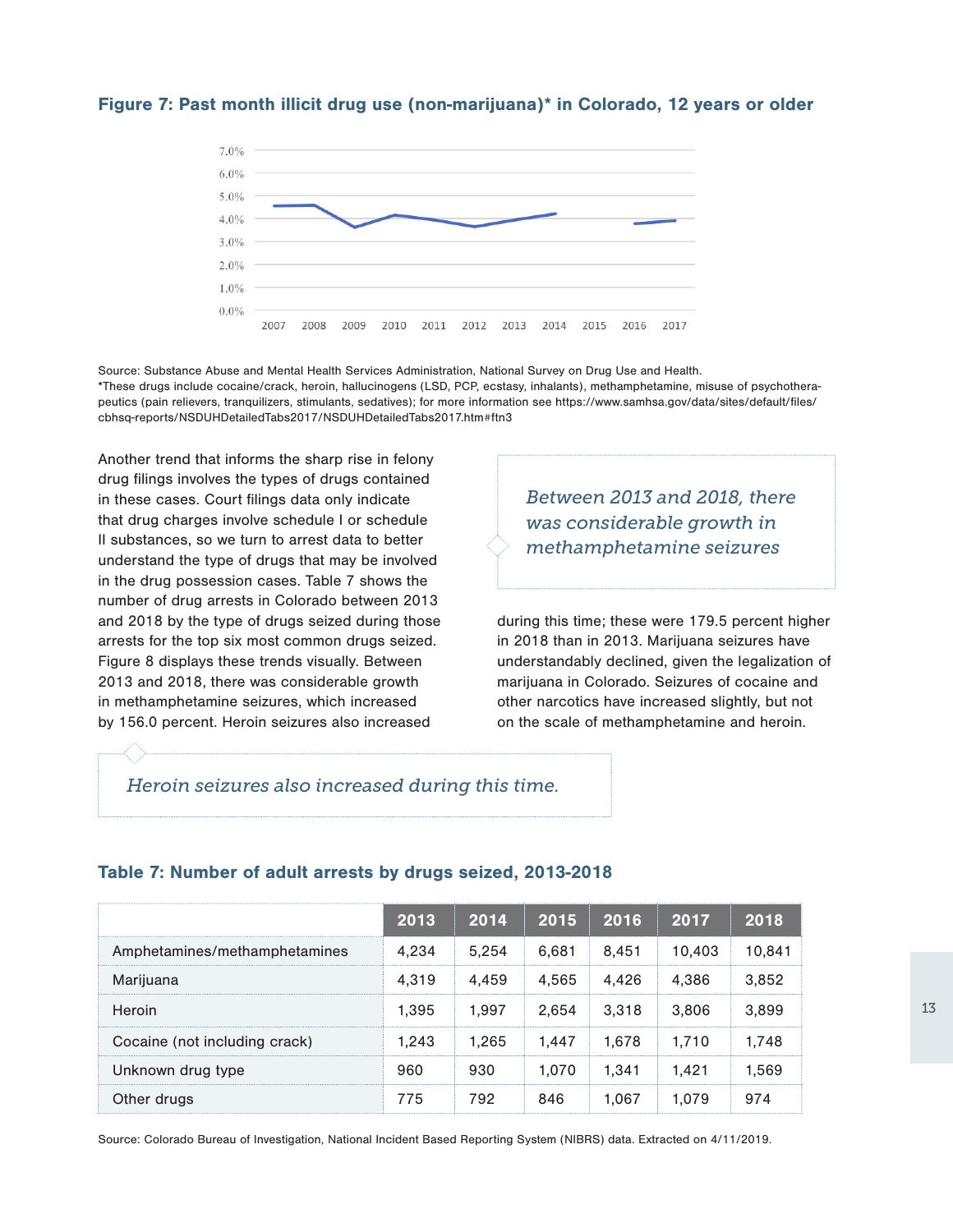Here we must note that we cannot definitively link drug seizures to drug possession filings because drug seizure does not necessarily indicate that a particular arrestee was using the drugs, and because polydrug use is common. In fact, there

may be multiple drugs in any given seizure. For example, DCJ reports that almost half (48.2 percent) of positive DUI alcohol/drug screenings indicated polydrug use.



#### Figure 8: Drugs seized during arrests, 2013-2018

Source: Colorado Bureau of Investigation, National Incident Based Reporting System (NIBRS) data. Extracted on 4/11/2019.

Drug possession cases are a large component of the increase in felony filings. Furthermore, the arrest seizure data presented above (Figure 8) suggest that methamphetamine and heroin are the specific drugs that are driving these cases. This point is further supported by treatment data provided by the Colorado Office of Behavioral Health. Between 2013 and 2016, treatment admission rates for methamphetamine grew by 33 percent, and treatment admissions for heroin roughly doubled. Still, in 2016 the rate of treatment admissions for methamphetamine was about 25

percent higher than for heroin.<sup>11</sup> Data on drug poisoning deaths provided by the Colorado Department of Public Health and Environment also underscore the increasing problems of methamphetamine and heroin use in the state. In 2013, there were 96 documented deaths from methamphetamine in Colorado;

in 2017, there were 299. In 2013, there were 118 documented deaths from heroin in Colorado; in 2017, there were 224.12

The higher prevalence of methamphetamine and heroin in Colorado could also be related to shifts in drug availability, pricing, and potency. The Denver Field Division of the U.S. Drug Enforcement Administration reports that methamphetamine availability in the region was "high" in the first half of 2017. The agency also reports that the price per gram of methamphetamine decreased 13.6 percent

*The Denver Field Division of the U.S. Drug Enforcement Administration reports that methamphetamine availability in the region was "high" in the first half of 2017.*

<sup>11</sup> Source: Drug/Alcohol Coordinated Data System, Office of Behavioral Health, Colorado Department of Human Services.

<sup>&</sup>lt;sup>12</sup> Source: Vital Statistics Program, Colorado Department of Public Health and Environment.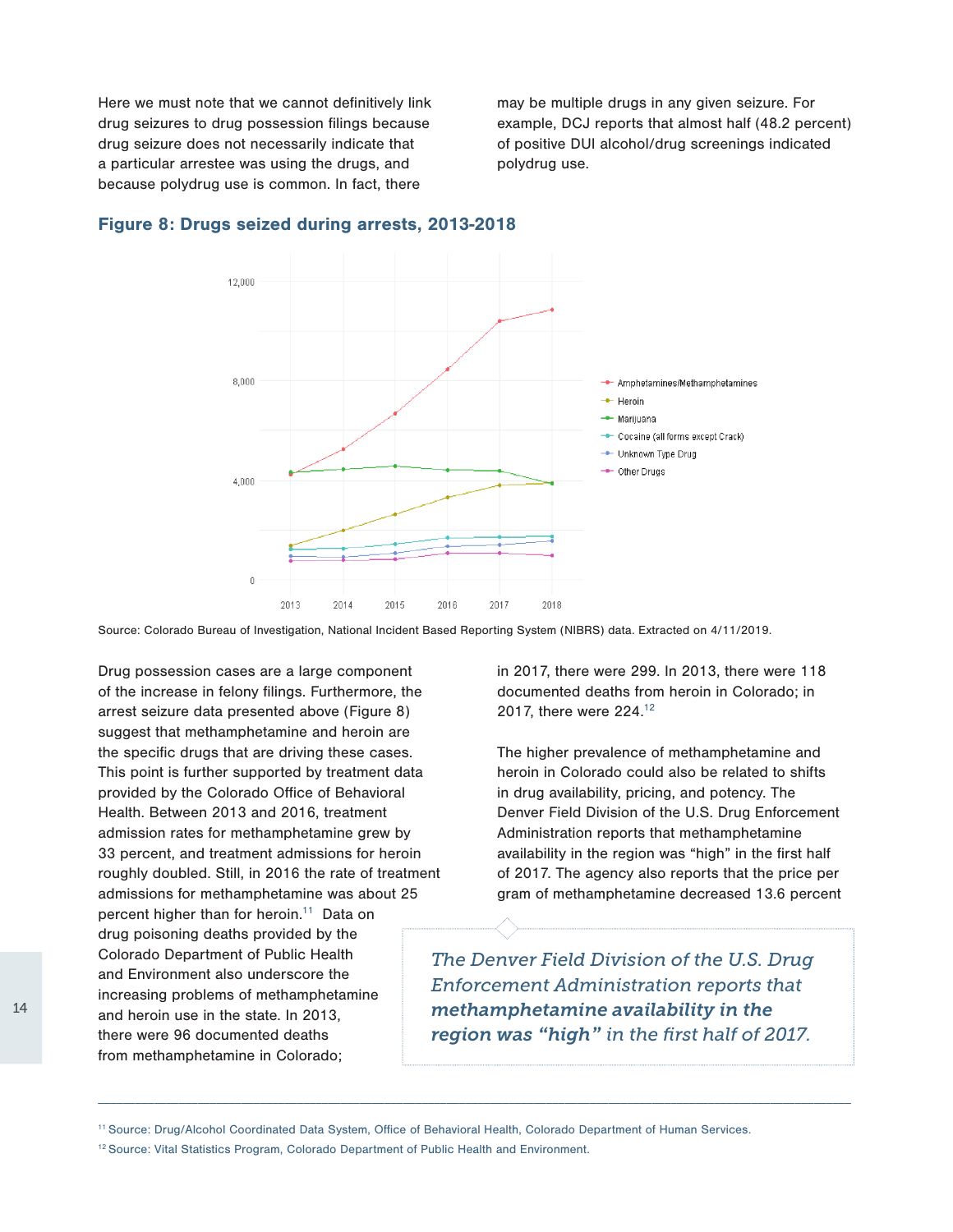between 2012 and 2017, and that purity increased six percent during this time. The agency reports that heroin availability in the region was "moderate" in the first half of 2017, but higher than the second half of 2016. Between 2013 and 2016, the price of heroin fluctuated but went up slightly overall; purity

remained relatively stable during this time.<sup>13</sup> Thus, there is some evidence that availability, price, and potency could be driving the increasing prevalence of methamphetamine, but this evidence is mixed with regard to heroin.

# Property offense filings: Trends and context

As discussed above, property offenses comprised 16.8 percent of the increase in felony filings between 2013 and 2018 (2,742 additional cases)—the most common of which were forgery/fraud, burglary, and "other property" crimes. $14$  Table 8 shows the growth in the numbers and rates of forgery/fraud, burglary and other property filings from 2013 to 2018. During

this period, the number of forgery/fraud filings increased by 37.0 percent and the rate per 100,000 adults increased by 24.2 percent. The number of burglary filings increased by 18.4 percent and the rate grew by 7.2 percent. The number of other property filings increased by 37.4% and the rate by 24.8% at its height in 2017.

|      | <b>Forgery/Fraud</b>                                      |                                      | <b>Burglary</b>                                           |                                      | <b>Other Property</b>                                     |                                             |
|------|-----------------------------------------------------------|--------------------------------------|-----------------------------------------------------------|--------------------------------------|-----------------------------------------------------------|---------------------------------------------|
| Year | <b>Number</b><br>of cases<br>containing<br><b>offense</b> | Rate per<br>100,000<br><b>adults</b> | <b>Number</b><br>of cases<br>containing<br><b>offense</b> | Rate per<br>100,000<br><b>adults</b> | <b>Number</b><br>of cases<br>containing<br><b>offense</b> | <b>Rate per</b><br>100,000<br><b>adults</b> |
| 2013 | 4.904                                                     | 121.6                                | 3.396                                                     | 84.2                                 | 5.229                                                     | 129.7                                       |
| 2014 | 5.103                                                     | 124.2                                | 3.530                                                     | 85.9                                 | 5.485                                                     | 133.5                                       |
| 2015 | 5.417                                                     | 129.1                                | 3.583                                                     | 85.4                                 | 5.737                                                     | 136.7                                       |
| 2016 | 6.510                                                     | 152.2                                | 3.949                                                     | 92.3                                 | 6.589                                                     | 154.0                                       |
| 2017 | 6.627                                                     | 151.8                                | 3.893                                                     | 89.2                                 | 7.065                                                     | 161.9                                       |
| 2018 | 6.719                                                     | 151.0                                | 4.020                                                     | 90.3                                 | 7.184                                                     | 161.4                                       |

### Table 8: District court filings for selected property offenses, 2013-2018

Source: Data extracted from the Colorado Judicial Branch's information management system (ICON) via the Colorado Justice Analytics Support System (CJASS) and analyzed by the Division of Criminal Justice.

Filings for property offenses have clearly been increasing. We next explore the extent that this growth may be due to an increase in arrestees for these offenses. Table 9 shows numbers of arrests and arrest rates for forgery/fraud and burglary between 2013 and 2018. Arrests for forgery/ fraud have increased during this time, but arrests for burglary have not. In 2013 there were 4,427 arrests for forgery/fraud; by 2018 this number had increased to 6,349—peaking at 6,753 in 2017. The rate of forgery/fraud arrests increased by 40.9

percent between 2013 and its peak in 2017. In contrast to forgery/fraud, the number and rate of burglary arrests remained relatively flat between 2013 and 2018. Arrests for other property increased by 30.7% at its peak in 2017, declining in 2018. The arrest rate for other property<sup>15</sup> increased by 20.8% in 2017 at its peak. Thus, the rise in district court filings for property offenses has likely been contributed to by an increase in arrests for forgery/ fraud and other property offenses, but not burglary.

<sup>13</sup> Source: U.S. Department of Justice, Drug Enforcement Administration, *2018 National Drug Threat Assessment*.

<sup>&</sup>lt;sup>14</sup> "Other property" crimes are primarily criminal mischief and trespassing.

<sup>&</sup>lt;sup>15</sup> Other Property include arrests for destruction of property and trespassing.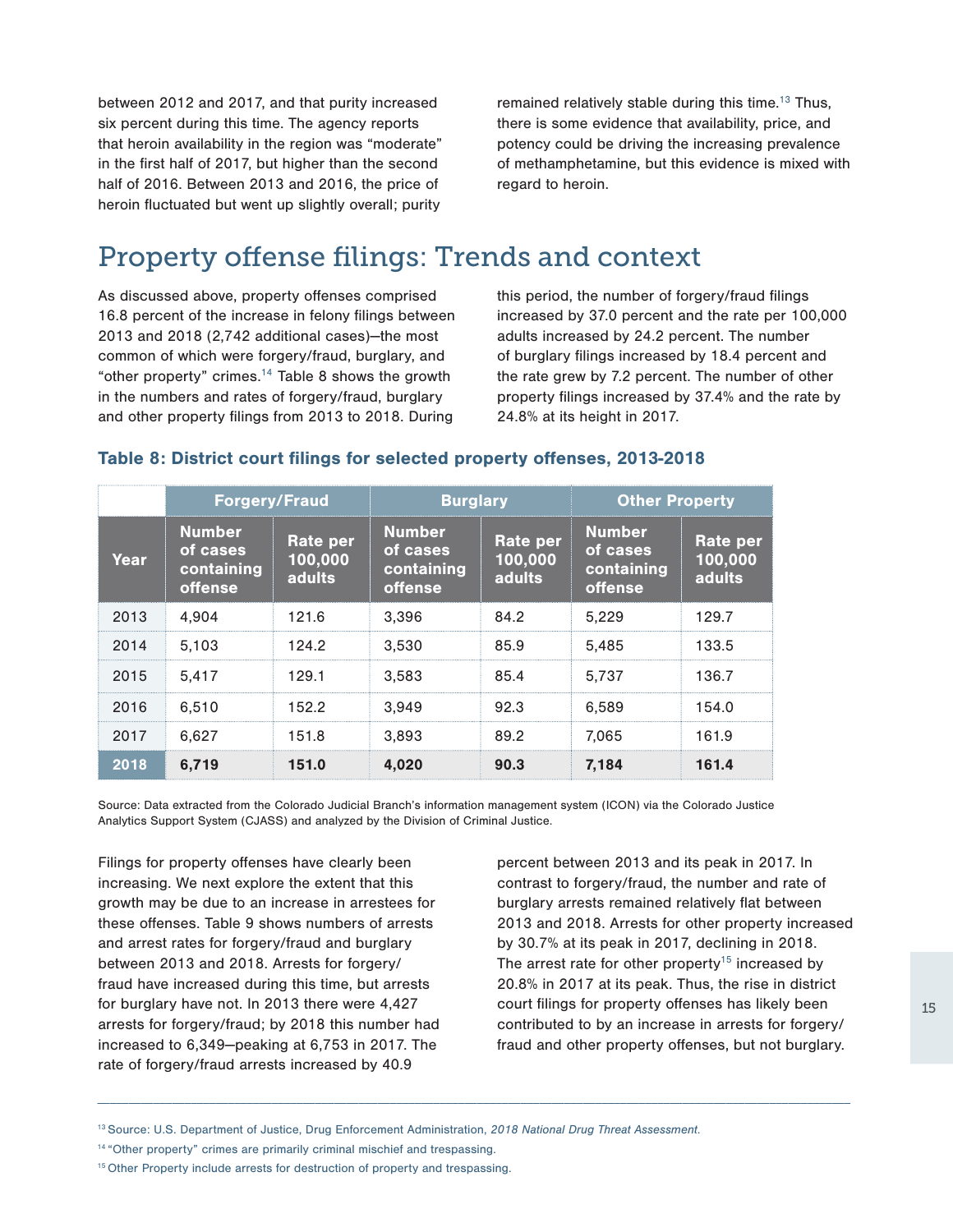|      |                                      | <b>Forgery/Fraud</b>          |                               | <b>Burglary</b>                 |                                      | <b>Other Property</b>         |  |
|------|--------------------------------------|-------------------------------|-------------------------------|---------------------------------|--------------------------------------|-------------------------------|--|
| Year | <b>Number of</b><br><b>arrestees</b> | Rate per<br>100,000<br>adults | <b>Number of</b><br>arrestees | Rate per<br> 100,000 <br>adults | <b>Number of</b><br><b>arrestees</b> | Rate per<br>100,000<br>adults |  |
| 2013 | 4.427                                | 109.8                         | 2.841                         | 70.5                            | 8.616                                | 213.7                         |  |
| 2014 | 4.804                                | 116.9                         | 3.148                         | 76.6                            | 9.217                                | 224.3                         |  |
| 2015 | 5.310                                | 126.6                         | 2.849                         | 67.9                            | 10.017                               | 238.8                         |  |
| 2016 | 6.475                                | 151.3                         | 3.260                         | 76.2                            | 10.729                               | 250.8                         |  |
| 2017 | 6.753                                | 154.7                         | 3.141                         | 72.0                            | 11.262                               | 258.1                         |  |
| 2018 | 6.349                                | 142.7                         | 2.840                         | 64.5                            | 10,608                               | 238.4                         |  |

### Table 9: Forgery/fraud and burglary offense arrests in Colorado, 2013-2018

Source: Colorado Bureau of Investigation, National Incident Based Reporting System (NIBRS) data. Extracted on 4/11/2019.

While we cannot identify all the behavioral and institutional reasons why filings for certain property crimes have been on the rise, the available data do reveal an important dynamic throughout these property offense types: they are increasingly paired with drug possession charges in district court*.* Table 10 shows the percentage of forgery/fraud burglary filings, and other property offenses that also contained a drug possession charge between 2013 and 2018.

# Table 10: Percent of property crime filings that also contain a drug possession charge, 2013-2018

|      | <b>Forgery/Fraud</b> |     | <b>Burglary</b> Other Property |
|------|----------------------|-----|--------------------------------|
| 2013 | 117                  | 4.8 | 5.8                            |
| 2014 | 13.2                 | 44  |                                |
| 2015 | 13.8                 | 6 4 | 96                             |
| 2016 | 171                  | 59  | 10.5                           |
| 2017 | -211                 | 74  | 11.5                           |
| 2018 | 23.5                 | 77  | 12 1                           |

Source: Data extracted from the Colorado Judicial Branch's information management system (ICON) via the Colorado Justice Analytics Support System (CJASS) and analyzed by the Division of Criminal Justice.

While the vast majority of cases do not involve drug possession (fully 76.5 percent of forgery/fraud cases, 92.3 percent of burglary cases, and 87.9 percent of other property cases did not in 2018), drug possession has become increasingly paired with these three property offense filings in recent years. While this does not provide evidence of a definitive link between drug use and property crimes, the data do suggest that drug use and certain types of property offending have been co-occurring in charging decisions more frequently in recent years, and/or that law enforcement agents are increasingly finding drugs on those committing property crimes. Prior research has documented the link between these offense types, and specifically the dynamic of committing property crimes to obtain money for drugs.<sup>16</sup> While this is not the only way that drug and property offending are related, it may be part of the explanation for the increasing covariance of property offending and drug possession, especially in the context of the DEA drug threat assessment data presented earlier. Again, however, note that most property crime filings do not involve drug possession (only 23.5 percent of forgery/ fraud,7.7 percent of burglary cases and 12.1% of other property cases in 2018).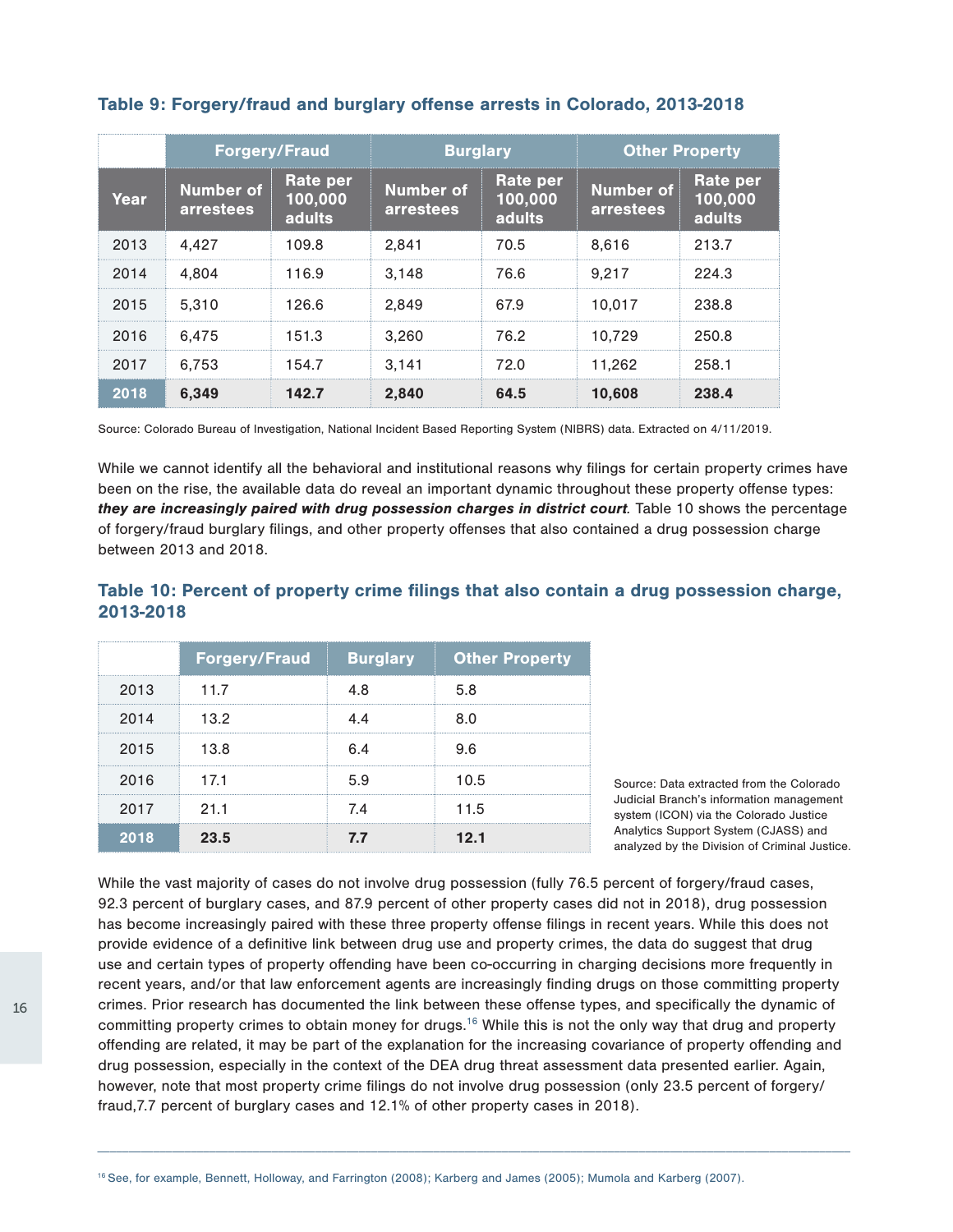# Motor vehicle theft filings: Trends and context

The specific property crime of motor vehicle theft independently contributed 9.0 percent to the growth in filings between 2013 and 2018 (1,466 additional cases). During this period, the number of motor vehicle theft filings increased by 120.7 percent and the rate doubled (see Table 11).

| Year | <b>Number of cases</b> | Rate per 100,000 adults |
|------|------------------------|-------------------------|
| 2013 | 1,742                  | 43.2                    |
| 2014 | 2,060                  | 50.1                    |
| 2015 | 2,556                  | 60 9                    |
| 2016 | 3,320                  | 776                     |
| 2017 | 3,669                  | 84.1                    |
| 2018 | 3.844                  | 86.4                    |

# Table 11: District court filings for felony motor vehicle theft, 2013-2018

Source: Data extracted from the Colorado Judicial Branch's information management system (ICON) via the Colorado Justice Analytics Support System (CJASS) and analyzed by the Division of Criminal Justice.

We next explore the extent that this growth may be due to an increase in motor vehicle theft arrests. Table 12 shows the number of motor vehicle theft arrests and arrest rates between 2013 and 2018. In 2013 there were 1,586 arrests for motor vehicle theft; this number grew steadily through 2017 and declined slightly in 2018. The number of arrests for motor vehicle theft in 2017 was more than double the number in 2013. The rate of motor vehicle theft arrests roughly doubled between 2013 and its peak in 2017. Thus, the rise in district court filings for motor vehicle theft has likely been contributed to by an increase in arrests for this offense.

| <b>Number of arrestees</b> | Rate per 100,000 adults |
|----------------------------|-------------------------|
| 1,586                      | 39.3                    |
| 1,873                      | 45.6                    |
| 2,393                      | 57.0                    |
| 3,142                      | 73.4                    |
| 3,445                      | 78.9                    |
| 3,094                      | 69.5                    |

### Table 12: Motor vehicle theft arrests in Colorado, 2013-2018

Source: Colorado Bureau of Investigation, National Incident Based Reporting System (NIBRS) data. Extracted on 4/11/2019.

Like forgery/fraud cases, felony motor vehicle theft charges are more often paired with drug possession charges in district court in recent years. Table 13 shows the percent of motor vehicle theft filings that also contained a drug possession charge between 2013 and 2018; over this period, this percentage increased from 9.6 percent to 20.7 percent—peaking at 21.0 percent in 2017. *Again, however, note that 79.3 percent of motor vehicle theft filings did not involve associated drug possession charges in 2018.*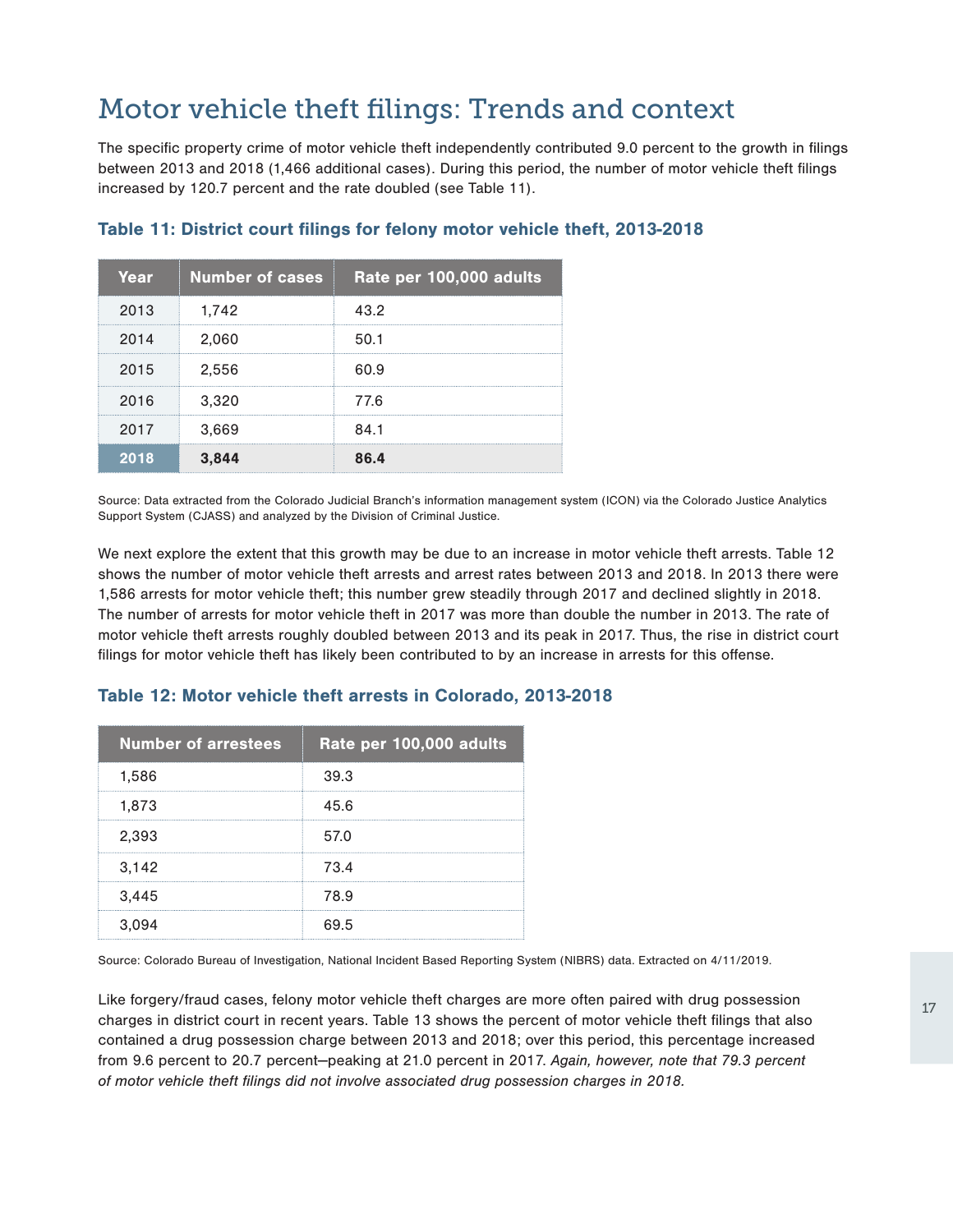# Table 13: Percent of motor vehicle theft filings that also contain a drug possession charge, 2013-2018

| Year | <b>Percent</b> |
|------|----------------|
| 2013 | 9.6            |
| 2014 | 14.3           |
| 2015 | 16.3           |
| 2016 | 18.0           |
| 2017 | 21.0           |
| 2018 | 20.7           |

Source: Data extracted from the Colorado Judicial Branch's information management system (ICON) via the Colorado Justice Analytics Support System (CJASS) and analyzed by the Division of Criminal Justice.

# Violent offense filings: Trends and context

Violent offenses have also contributed to the overall growth in felony filings: 22.6 percent of the cases comprising the filings increase between 2013 and 2018 had a violent offense as the top charge (3,708 cases). Table 14 presents the number and rates of the three most common violent crimes—simple assault, aggravated assault, and robbery—between 2013 and 2018. Table 14 shows that the growth in violent offense filings has been primarily driven by an increase in simple and aggravated assault cases. The number of simple assaults filed in district court was 52.2 percent higher in 2018 than in 2013; the rate was 37.9 percent higher. The number of aggravated assaults filed in district court was 56.2 percent higher in 2018 than in 2013; the rate was 41.5 percent higher. The incidence and rate of robbery, on the other hand, has remained flat over this period. Between 2013 and 2018, there was little

change in the number of robbery filings in Colorado, or the robbery filing rate per 100,000 adult residents.

One reason for the rise in aggravated assault filings in recent years may have to do with a statutory change that occurred in 2016 in Colorado. That year, the state legislature implemented a specific statute that provided prosecutors with the ability to charge strangulation as a felony (second degree aggravated assault). Prior to the modification, this behavior could be charged as a misdemeanor or a felony. Note that the number and rate of aggravated assaults jumped sharply between 2015 and 2016 (see Table 14), and these figures remained high through 2018. Thus, the change to strangulation charging practices is likely to be an important factor in understanding the increase in aggravated assault filings.

|      | <b>Simple Assault</b>     |                               | <b>Aggravated Assault</b> |                                             | <b>Robbery</b>            |                               |
|------|---------------------------|-------------------------------|---------------------------|---------------------------------------------|---------------------------|-------------------------------|
| Year | <b>Number</b><br>of cases | Rate per<br>100,000<br>adults | <b>Number</b><br>of cases | <b>Rate per</b><br>100,000<br><b>adults</b> | <b>Number</b><br>of cases | Rate per<br>100,000<br>adults |
| 2013 | 6.564                     | 162.8                         | 6.128                     | 152.0                                       | 1.115                     | 27.6                          |
| 2014 | 6.937                     | 168.8                         | 6.422                     | 156.3                                       | 1.092                     | 26.6                          |
| 2015 | 7.803                     | 186.0                         | 7.048                     | 168.0                                       | 1.207                     | 28.8                          |
| 2016 | 8.924                     | 208.6                         | 8.213                     | 192.0                                       | 1.287                     | 30.1                          |
| 2017 | 10.043                    | 230.1                         | 9.394                     | 215.2                                       | 1.329                     | 30.5                          |
| 2018 | 9.992                     | 224.5                         | 9.574                     | 215.1                                       | 1.280                     | 28.8                          |

# Table 14: District court filings for selected violent offenses, 2013-2018

Source: Data extracted from the Colorado Judicial Branch's information management system (ICON) via the Colorado Justice Analytics Support System (CJASS) and analyzed by the Division of Criminal Justice.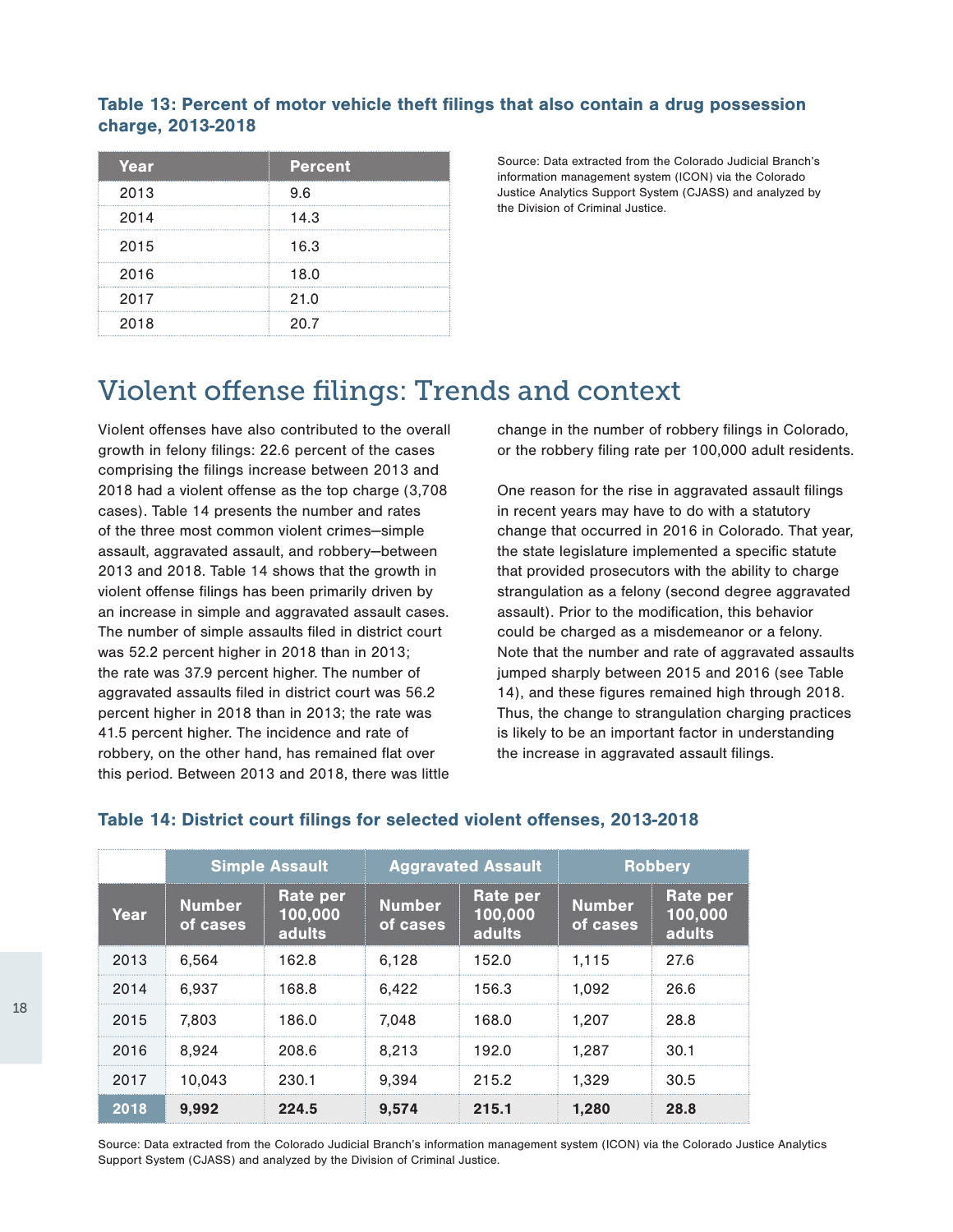Next, we explore the extent to which the increase in felony filings for violent crimes can be linked to higher numbers of arrests for these crimes. Table 15 displays the number and rate of arrests for simple assault, aggravated assault, and robbery between 2013 and 2018. Aggravated assault arrests increased at a higher rate than those for simple assault and robbery. The number of arrestees for simple assault was 17.5 percent higher in 2018 compared to 2013, but the rate only increased by 6.5 percent (the rate was 14.6 percent higher at its peak in 2016). The number of arrests for robbery was 24.5 percent higher in 2018 than in 2013, and the rate increased by 13.0 percent (the rate was 20.7 percent higher at its peak in 2017). Note that there were also far fewer arrests and filings for robbery compared to simple and aggravated assault, so the impact of robbery cases on filings growth is limited relative to assault. Compared to arrests for simple assault and robbery, arrests for

*The increase in violent felony filings is disproportionately due to an increase in arrests for aggravated assault, and less so to increases in arrests for simple assault and robbery.*

aggravated assault have gone up considerably. Compared to 2013, the number of aggravated assault arrests in 2018 was 49.5 percent higher, and the arrest rate was 35.5 percent higher. Thus, the increase in violent felony filings is disproportionately due to an increase in arrests for aggravated assault, and less so to increases in arrests for simple assault and robbery—though these arrest rates have also increased somewhat.

|      | <b>Simple Assault</b>         |                               | <b>Aggravated Assault</b> |                                      | <b>Robbery</b>                |                                      |
|------|-------------------------------|-------------------------------|---------------------------|--------------------------------------|-------------------------------|--------------------------------------|
| Year | <b>Number of</b><br>arrestees | Rate per<br>100,000<br>adults | Number of<br>arrestees    | <b>Rate per</b><br>100,000<br>adults | <b>Number of</b><br>arrestees | <b>Rate per</b><br>100,000<br>adults |
| 2013 | 16.994                        | 421.4                         | 4.991                     | 123.8                                | 1.053                         | 26.1                                 |
| 2014 | 18.994                        | 462.3                         | 5.226                     | 128.2                                | 1.039                         | 25.3                                 |
| 2015 | 20.237                        | 482.4                         | 5.606                     | 133.6                                | 1.188                         | 28.3                                 |
| 2016 | 20.663                        | 4829                          | 6.325                     | 147.8                                | 1.165                         | 272                                  |
| 2017 | 20.737                        | 475.1                         | 7.101                     | 162.7                                | 1.376                         | 31.5                                 |
| 2018 | 19.971                        | 448.7                         | 7.464                     | 167.7                                | 1.311                         | 29.5                                 |

### Table 15: Violent offense arrests in Colorado, 2013-2018

Source: Colorado Bureau of Investigation, National Incident Based Reporting System (NIBRS) data. Extracted on 4/11/2019.

Unlike property offenses, filings for aggravated assault and robbery offenses were not often paired with drug possession charges. Table 16 shows that filings for aggravated assault and robbery rarely contained an associated drug possession charge,

and that these numbers did not change substantially between 2013 and 2018. However, 14.7 percent of cases with a simple assault charge in 2018 also contained a drug possession charge, an increase from 9.0 percent in 2013.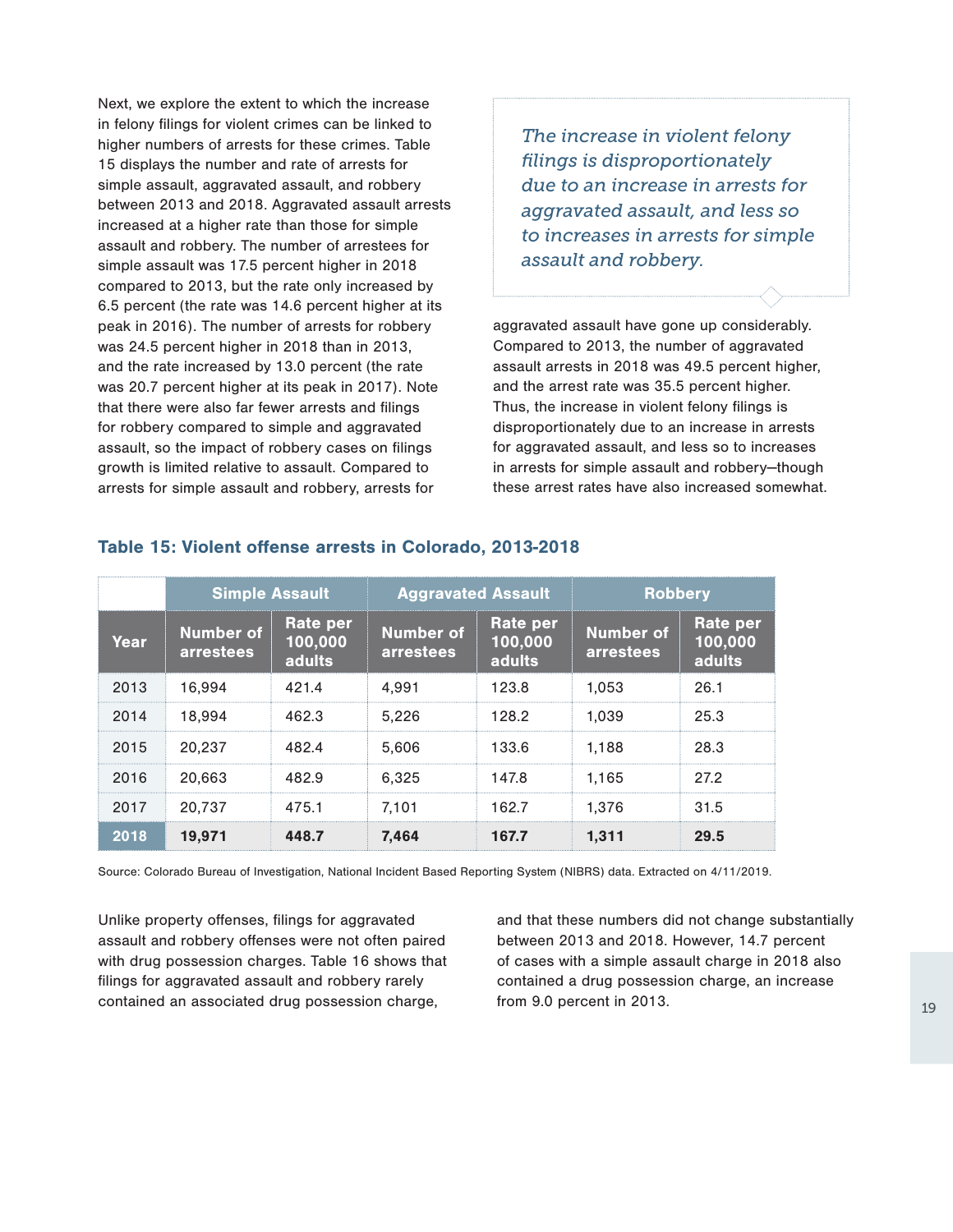|      |                       | Simple assault Aggravated assault Robbery |    |
|------|-----------------------|-------------------------------------------|----|
| 2013 | 9 O                   | 23                                        | 32 |
| 2014 | 10.1                  | 3 O                                       | 42 |
| 2015 | -- 118                | 34                                        |    |
| 2016 | 12.7                  | 3.6                                       | 45 |
| 2017 | and the state<br>13.1 | 3.4                                       |    |
| 2018 | 14.7                  |                                           |    |

### Table 16: Percent of violent crime filings that also contain a drug possession charge

Source: Data extracted from the Colorado Judicial Branch's information management system (ICON) via the Colorado Justice Analytics Support System (CJASS) and analyzed by the Division of Criminal Justice.

# Discussion and recommendations

In this report we have empirically explored the recent increase in felony district court filings in Colorado. The total number of statewide felony filings increased by 44.7 percent between 2013 and 2018, and the rate increased by 31.2 percent, which significantly outpaced growth in the state population, growth in the state's population of young men, and increases in the number of people arrested in the state. While there are many reasons for the filings increase that remain unknown, our analyses have identified important characteristics of cases that have contributed the most to the growth.

A key theme that runs through all of the case types that have driven the filings growth is the increased presence of drugs, *even though drug use rates have remained relatively flat* during the study period. Arrest seizure data reflect a significant increase in methamphetamine and, to a lesser extent, heroin. Drug type is not available in district court data, but arrest data suggest that methamphetamine and heroin are driving the increase in drug possession cases. The district court data analyzed here also showed that between 2013 through 2018, 39.6 percent of defendants in district courts were *drug-involved* (n=64,212). In this context, druginvolved means having any drug-related charge

*A key theme that runs through all of the case types that have driven the filings growth is the increased presence of drugs, even though drug use rates have remained relatively flat during the study period.* 

during that six-year period. During this period, nearly half (44.5 percent) of women defendants and 38.1 percent of men were drug-involved. This sizable proportion of drug-involved defendants presents significant challenges for the justice system which sets clear behavioral expectations for individuals under supervision. Individuals struggling with drug addiction are likely to face significant challenges complying with these expectations.

Drug-involved individuals often fail criminal justice placements. In fact, this analysis of felony filings revealed that, in 2018, among persons charged with a bond violation, 49.2 percent were also charged with drug possession, suggesting that drug misuse

*The district court data analyzed here also showed that between 2013 through 2018, 39.6 percent of defendants in district courts were drug-involved. In this context, drug-involved means having any drug-related charge during that six-year period.*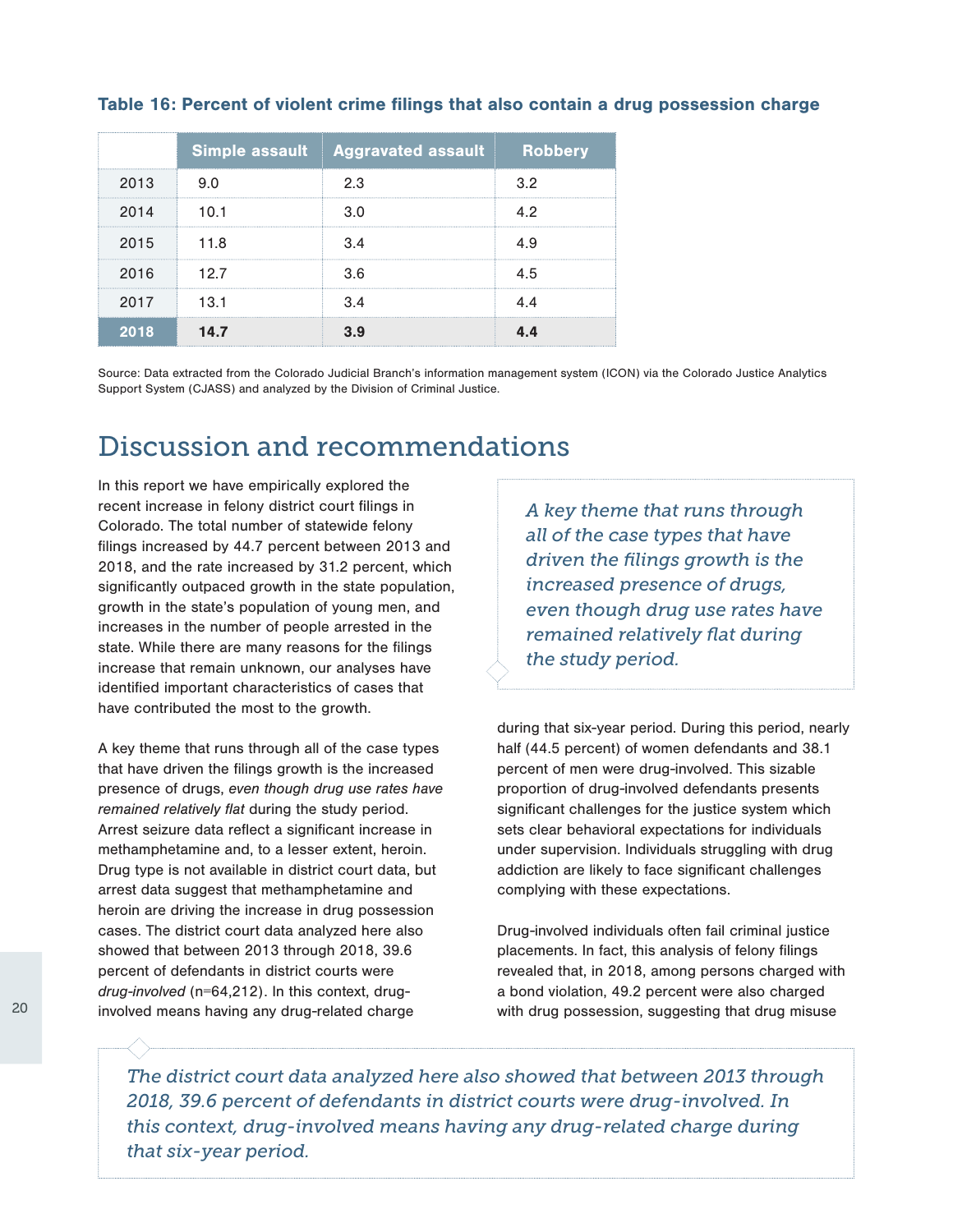was involved among the nearly half of defendants who failed pretrial supervision in 2018. Additionally, individuals on pretrial release with a drug charge, compared to cases without a drug charge, were more likely to fail to appear in court.<sup>17</sup> Also, while overall 26 percent of individuals under supervision for a deferred judgment or probation sentence in 2018 were revoked in adult district court, 35 percent of women and 33 percent of men with a drug offense as the most serious charge were revoked.<sup>18</sup> In 2018, 47 percent of technical violations in the community corrections halfway house system were substance abuse related (and 43 percent of these violations were linked to amphetamines).<sup>19</sup> These types of justice system failures are likely to result in harsher consequences and deeper penetration into the system.

To complicate matters further, many of those with substance use disorders also suffer from mental illnesses, including psychological trauma and traumatic brain injury, and may begin abusing drugs as a form of self-medication. This combination of issues—substance use disorders, mental illness, a history of trauma, and individual responsibility *requires a knowledgeable and multidisciplinary response* when an individual's behavioral health problems result in criminal behavior.

The complicated nature of addressing substance misuse is not well suited to criminal justice system processes. And the scope of the drug problem far exceeds the boundaries of the criminal justice system: The National Survey on Drug Use and Health (NSDUH) estimates that nearly 400,000

*This analysis of felony filings revealed that, in 2018, among persons charged with a bond violation, 49.2 percent were also charged with drug possession, suggesting that drug misuse was involved among the nearly half of defendants who failed pretrial supervision in 2018.* 

Coloradoans ages 12 and older needed but did not receive treatment for substance use disorders in 2016-2017, the most recent year of available data.<sup>20</sup> Best practices indicate that substance misuse should be addressed by a large community of local stakeholders that includes representatives from law enforcement and prosecution, but also and perhaps most importantly—providers of public health, treatment, primary health care, and human services, among others. This group should identify the types of individuals who require a criminal justice system response and clearly divert the others into specialized treatment with the expectation that multiple episodes of treatment may be necessary. It is important to remember that treatment needs vary. Indeed, research has shown that some druginvolved individuals will stop using drugs without intervention. $21$  The stakeholder group should attempt to identify those with low or no levels of treatment need and direct resources elsewhere.

*This combination of issues—substance use disorders, mental illness, a history of trauma, and individual responsibility—requires a knowledgeable and multidisciplinary response when an individual's behavioral health problems result in criminal behavior.*

<sup>17</sup> See [https://cdpsdocs.state.co.us/ors/docs/impact/2018-03\\_ORS-BondReformImpact-HB13-1236.pdf](https://cdpsdocs.state.co.us/ors/docs/impact/2018-03_ORS-BondReformImpact-HB13-1236.pdf)

<sup>18</sup> Note that nearly half of revocations result in reinstatement. Data extracted from the Colorado Judicial Branch's information management system (ICON) via the Colorado Justice Analytics Support System (CJASS) and analyzed by the Division of Criminal Justice. Note these figures represent cases, not individuals. These data are from DCJ's 2019 CLEAR Act report, *in progress*.

<sup>19</sup> See<https://cdpsdocs.state.co.us/occ/Reports/FY18-AnnualReport-FINAL-AsPublished-070919.pdf>

<sup>20</sup> Source: <https://www.samhsa.gov/data/report/2016-2017-nsduh-state-specific-tables>

<sup>&</sup>lt;sup>21</sup> According to a substance use epidemiology survey of more than 42,000 American adults, by age 35, half of all individuals who qualified for active alcoholism or addiction diagnoses during their teens and 20s desisted from substance misuse (nicotine, cannabis, cocaine and alcohol). This study found that only one-quarter of individuals who recovered sought assistance in doing so, including 12-step programs. See <https://www.ncbi.nlm.nih.gov/pmc/articles/PMC3227547/>and [https://www.drugfoundation.org.nz/matters-of-substance/november-2014/](https://www.drugfoundation.org.nz/matters-of-substance/november-2014/ageing-out-of-addiction/) [ageing-out-of-addiction/](https://www.drugfoundation.org.nz/matters-of-substance/november-2014/ageing-out-of-addiction/)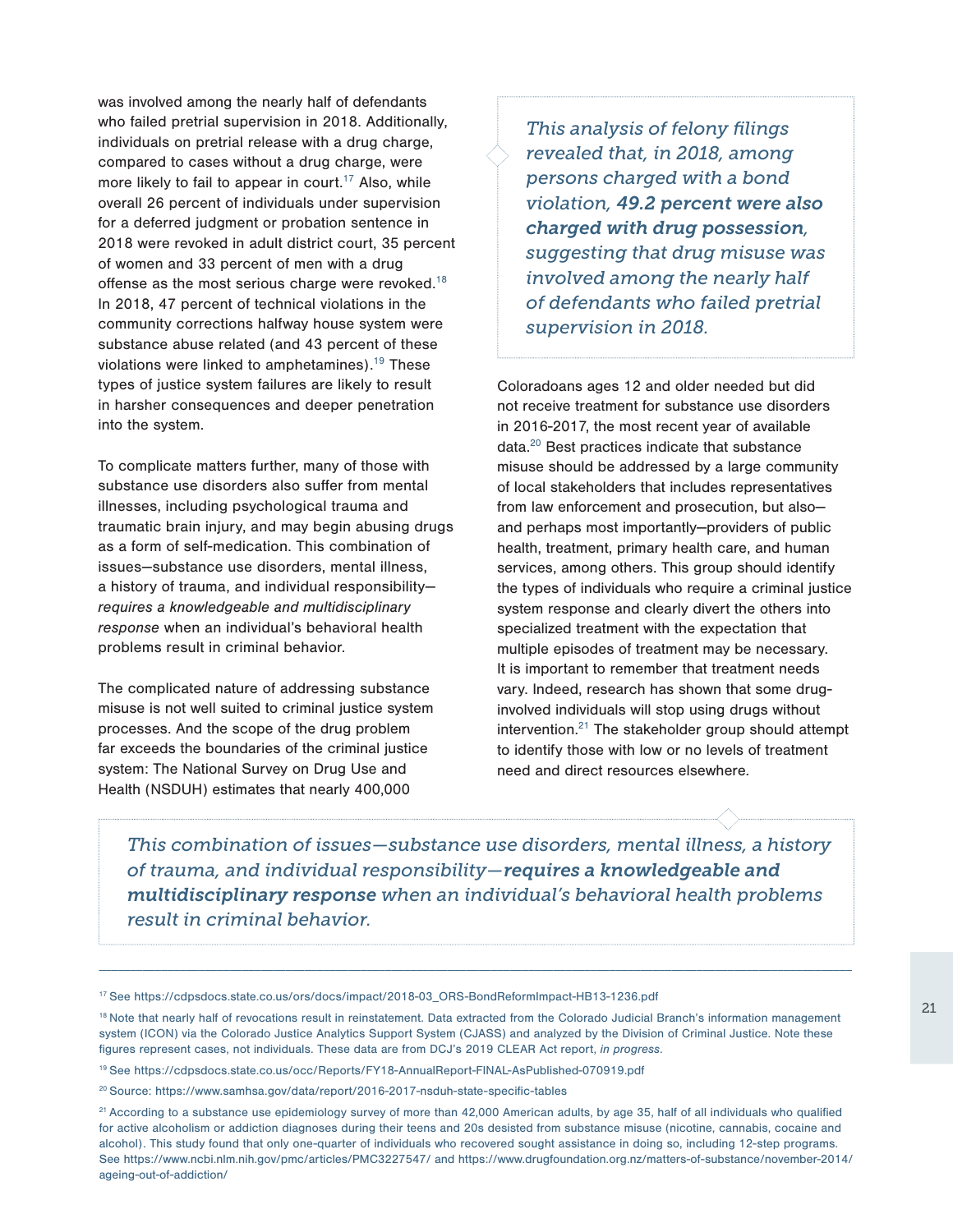# Therefore, our key recommendation is to convene local stakeholders who can review data, identify gaps in the community's response to behavioral health problems, and implement

evidence-based solutions. This stakeholder group should provide leadership and vision in supporting a science-based approach to addressing substance-use related health issues, and it should customize solutions specific to the local community, including discussions and activities based on the following additional recommendations.

- Recognize that substance use disorders are chronic medical conditions and not moral failings.
- Ensure that funding for evidence-based treatment and workforce development is prioritized by policy makers.
- Evidence-based treatment for substance misuse should be widely available and easily accessed; promote early intervention for substance misuse and substance use disorders.
- Individuals must be assessed for substance misuse, mental health problems, and physical health problems. Treatment plans must address the entire person. Treatment plans must be meaningful and well-implemented.
- Mandate training for criminal justice professionals in the science of addiction. This training should include specific methods for assisting drug-involved individuals in complying with justice system requirements (i.e., speaking slowly, writing down appointments, help set priorities, etc.)
- Fund and expand diversion and deflection programs, such as L.E.A.D. (Law Enforcement Assisted Diversion) and co-responder programs, to immediately provide individuals who might otherwise become engaged in the criminal justice system with community support and treatment.

Many resources are available to assist stakeholders in addressing this issue. In 2016, for example, the Surgeon General released *Facing Addiction in America*, summarizing information about what works in prevention, treatment and recovery.<sup>22</sup> This comprehensive report includes a myriad of science-based recommendations that can guide the work of community stakeholders who have convened to address the problem of substance misuse and addiction.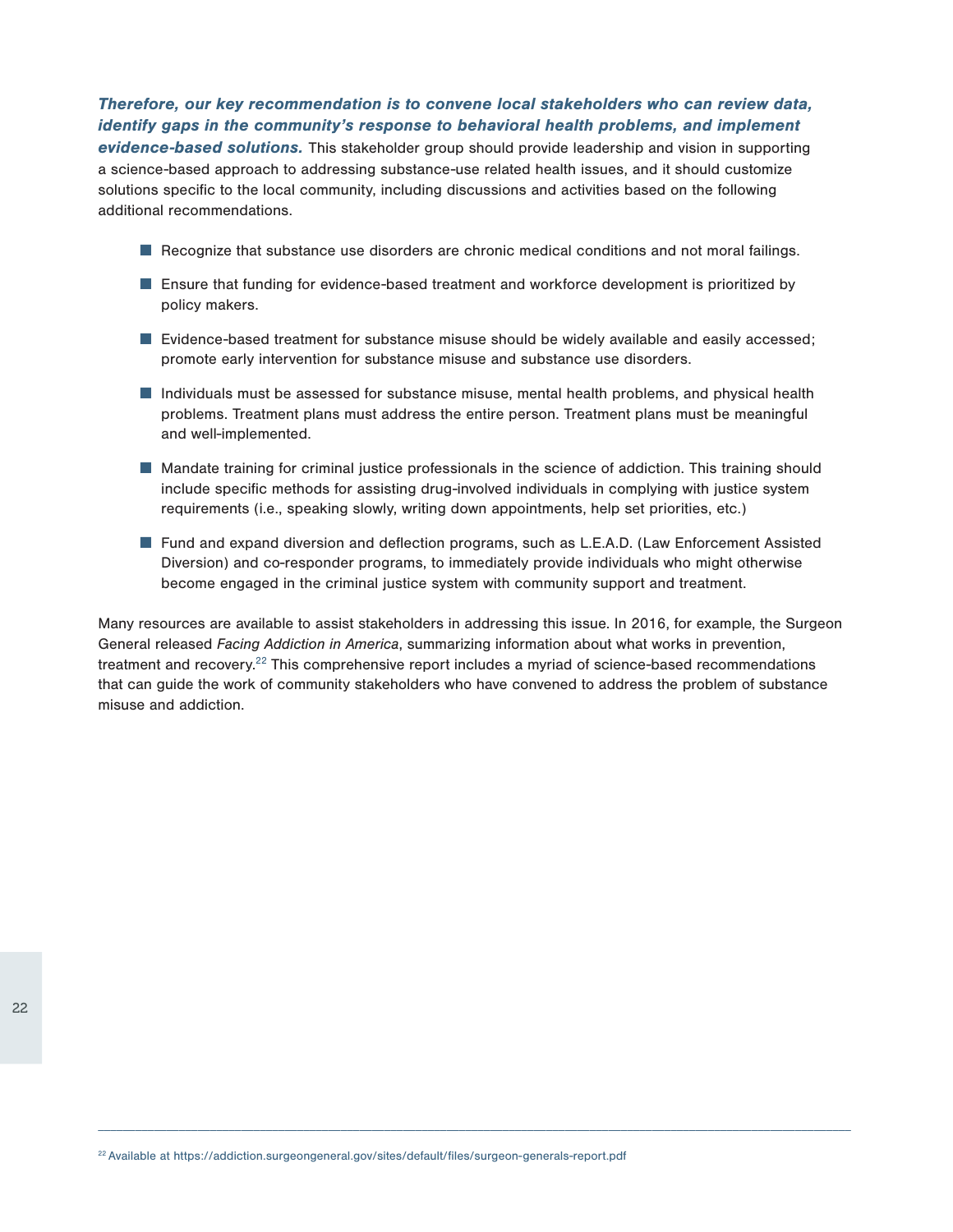# References

Bennett, T., Holloway, K., & Farrington, D. (2008). The statistical association between drug misuse and crime: A meta-analysis. *Aggression and Violent Behavior 13*(2): 107-118.

Bui, B. & Reed, J. (2019). *Driving Under the Influence of Drugs and Alcohol: Report Pursuant to HB 17-1315*. Colorado Division of Criminal Justice. Denver, CO.

Colorado Department of Corrections (2019). *Monthly population and capacity report as of December 31, 2018*. Denver, CO: Colorado Department of Corrections.

Colorado Division of Criminal Justice (2018a). *Colorado correctional populations for the period ending December 31, 2018*. Denver, CO: Colorado Division of Criminal Justice.

Colorado Division of Criminal Justice (2018b). *Summer 2018 interim prison population and parole caseload projections.* Denver, CO: Colorado Division of Criminal Justice.

Karberg, J.C., & James, D.J. (2005). *Substance dependence, abuse, and treatment of jail inmates, 2002*. Washington, D.C.: U.S. Department of Justice, Bureau of Justice Statistics.

Kelly, J.F., Bergman, B., Hoeppner, B.B., Vilsaint, C. and White, W.L. (2017) Prevalence and pathways of recovery from drug and alcohol problems in the United States population: Implications for practice, research, and policy, *Drug and Alcohol Dependence* 181, (162-169).

Mumola, C.J., & Karberg, J.C. (2007). *Drug use and dependence, state and federal prisoners, 2004*. Washington, D.C.: U.S. Department of Justice, Bureau of Justice Statistics.

U.S. Department of Health and Human Services (HHS), Office of the Surgeon General, Facing Addiction in America: The Surgeon General's Report on Alcohol, Drugs, and Health. Washington, DC: HHS, November 2016.

U.S. Department of Justice, Drug Enforcement Administration (2018). *2018 National Drug Threat Assessment*. Washington, DC: U.S. Department of Justice, Drug Enforcement Administration.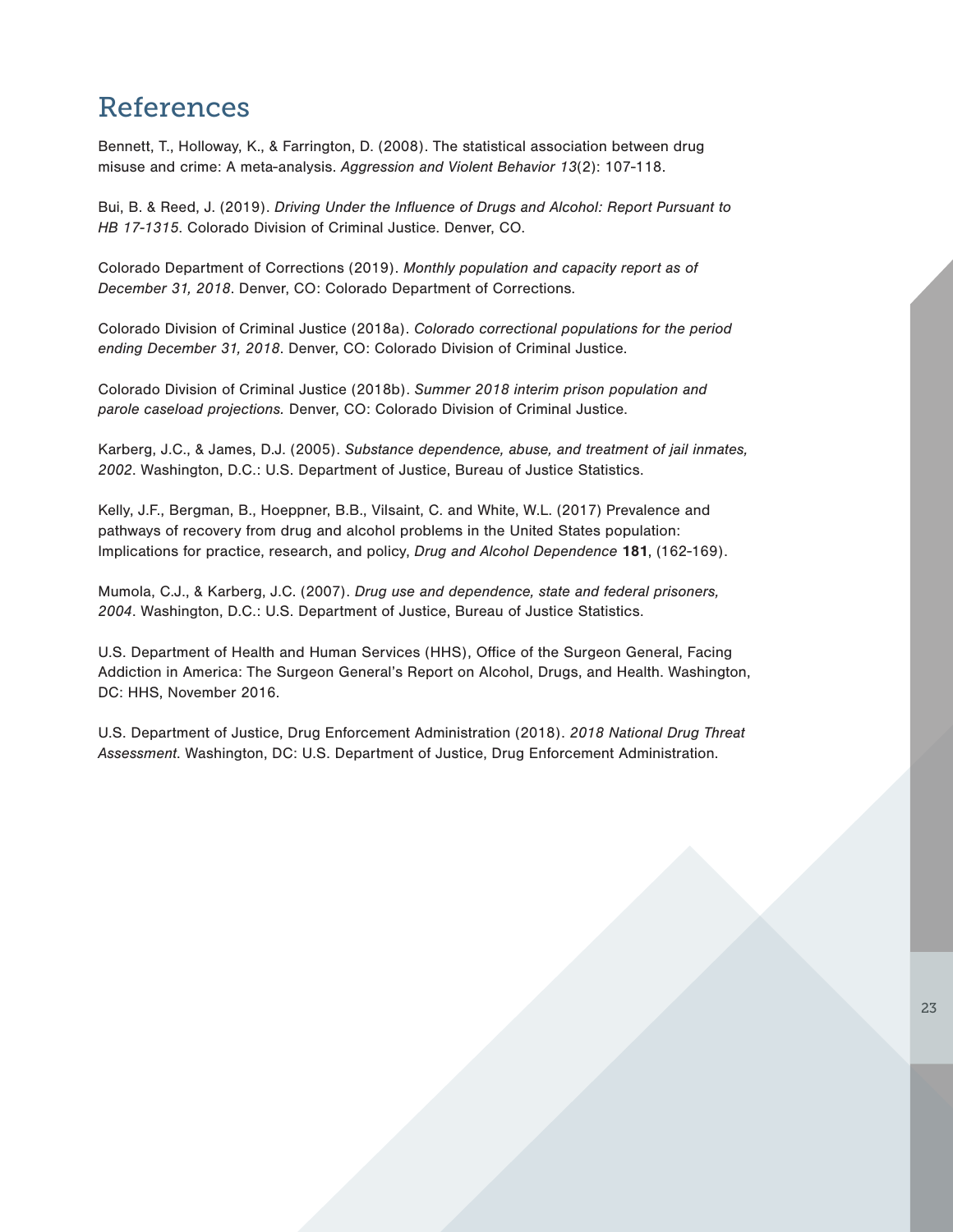# Appendix A

### STATUTE CATEGORY DETAILS

### ■ Arson

First degree arson Second degree arson Fourth degree arson Third degree arson

### ■ Bond Violation

Violation of bail bond conditions

### ■ Burglary

Second degree burglary Possession of burglary tools First degree burglary Third degree burglary

### ■ Drug Dist

Drug Distribution Special Offender Marijuana Extraction of marijuana concentrate Imitation controlled substances –- violations – penalties Unlawful distribution manufacturing synthetic cannabinoids Unlawful use of marijuana in a detention facility Child abuse Unlawful possession of materials to make methamphetamine and amphetamine Unlawful acts – licenses – penalties Distribution of materials to manufacture controlled substances Controlled substances – inducing consumption by fraudulent means Drug Dist Manufacture of drug paraphernalia – penalty Medical use of marijuana by persons diagnosed with debilitating medical conditions Property for unlawful distribution or manufacture of controlled substances Unlawful distribution of cathinones

### ■ Drug Poss

Drug Possession Possession of drug paraphernalia – penalty Drug Use Marijuana Illegal possession or consumption of ethyl alcohol by underage person Fraud and deceit Abusing toxic vapors – prohibited Drug Distribution Unlawful use or possession of synthetic cannabinoids

Authorized possession of controlled substances Manufacture of drug paraphernalia – penalty Property for unlawful distribution or manufacture of controlled substances Unlawful acts – licenses – penalties Drug Poss Imitation controlled substances – violations – penalties Distribution of methamphetamine precursor drugs Unlawful possession of cathinones Unlawful use of marijuana in a detention facility

#### ■ Escape

Escape Attempt to escape Aiding escape from civil process Assault during escape Holding hostages

### ■ Felony Assault

Assault in the second degree Menacing Assault in the first degree Stalking – penalty – definitions Crimes against at-risk adults and at-risk juveniles Domestic violence – sentencing Vehicular assault Retaliation against a witness or victim Child abuse Bias-motivated crimes Aggravated intimidation of a witness or victim Retaliation against a judge Retaliation against a juror

### ■ Forgery/Fraud

Criminal impersonation Identity theft Forgery Criminal possession of an identification document Criminal possession of a forged instrument Unauthorized use of a financial transaction device Second degree forgery Fraud by check - definitions - penalties Computer crime Money laundering - illegal investments - Criminal possession of forgery devices Insurance Fraud Forgery/Fraud Offering a false instrument for recording Criminal possession or sale of a blank financial device Crimes against at-risk adults and at-risk juveniles Criminal possession of second degree forged instrument Issuing a false financial statement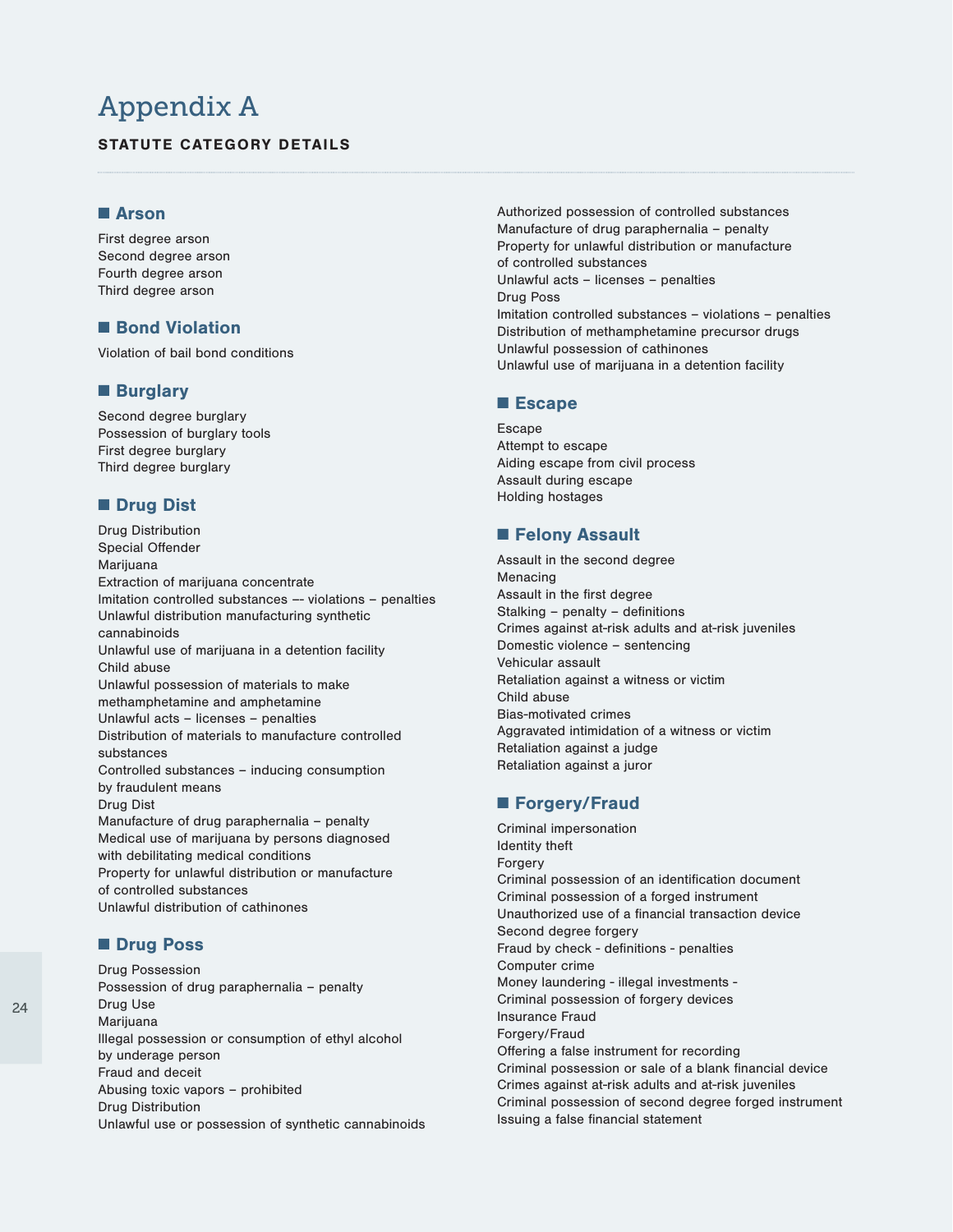Identification number - altering - possession Defrauding a secured creditor or debtor Issuance of bad check Equity skimming of a vehicle Use of forged academic record Bait advertising Commercial bribery and breach of duty Concealment or removal of secured property Controlled substances - inducing consumption by fraudulent means Criminal possession of a financial transaction Criminal simulation Failure to pay over assigned accounts Failure to pay over proceeds unlawful Fraud in effecting sales Obtaining signature by deception Purchase on credit to defraud Second degree forgery (Repealed) Trademark counterfeiting Unlawful activity concerning the selling of land

### ■ Homicide

Murder in the first degree Murder in the second degree

### ■ Kidnapping

Second degree kidnapping False imprisonment First degree kidnapping Violation of custody order or order relating

### ■ Misc Felony

Vehicular eluding Attempt to influence a public servant Contributing to the delinquency of a minor Tampering with physical evidence Tampering with a witness or victim Misc Felony Intimidating a witness or victim Accessory to crime Organized Crime Criminal extortion – aggravated extortion Disarming a peace officer Cruelty to animals – aggravated cruelty to Impersonating a peace officer Human Trafficking – Sex Pimping Endangering public transportation Bribery Bribing a witness or victim Firing woods or prairie Embezzlement of public property Perjury in the first degree Animal fighting – penalty Failure or refusal to leave premises or property Fighting by agreement – dueling Bigamy Engaging in a riot Inciting destruction of life or property

Intentionally setting wildfire Issuing a false certificate Misuse of official information Bribe-receiving by a witness Hazardous waste violations Human Trafficking – Labor Jury-tampering Computer crime Criminal attempt Inciting riot Prostitution with knowledge of being infected Smuggling of humans Tampering with a witness (Repealed) Telecommunications crime Trafficking in adults Trafficking in children Trafficking in children (Repealed) Wiretapping prohibited – penalty

### ■ Misc Misd

Obstructing a peace officer, firefighter, emergency Resisting arrest False reporting to authorities Obstruction of telephone or telegraph service Disorderly conduct Obstructing government operations Illegal possession or consumption of ethyl alcohol by underage person Perjury in the second degree Cruelty to animals – aggravated cruelty to Accessory to crime Misc Misd Failure or refusal to leave premises or property Computer crime Sale of secondhand property – record Littering of public or private property False report of explosives, weapons, or harmful substances First degree official misconduct Obstructing highway or other passageway Prostitution prohibited Unlawful conduct on public property Harboring a minor Soliciting for prostitution Throwing missiles at vehicles – harassment of bicyclists Interference with staff, faculty, or students of educational institution Abuse of a corpse Hindering transportation Firing woods or prairie Criminal invasion of privacy Concealing death Dissemination of false information to obtain hospital care Gambling – professional gambling – offenses Keeping a place of prostitution Unlawful ownership of dangerous dog Abandonment of a motor vehicle Engaging in a riot Gambling premises Impersonating a public servant Possession of a gambling device or record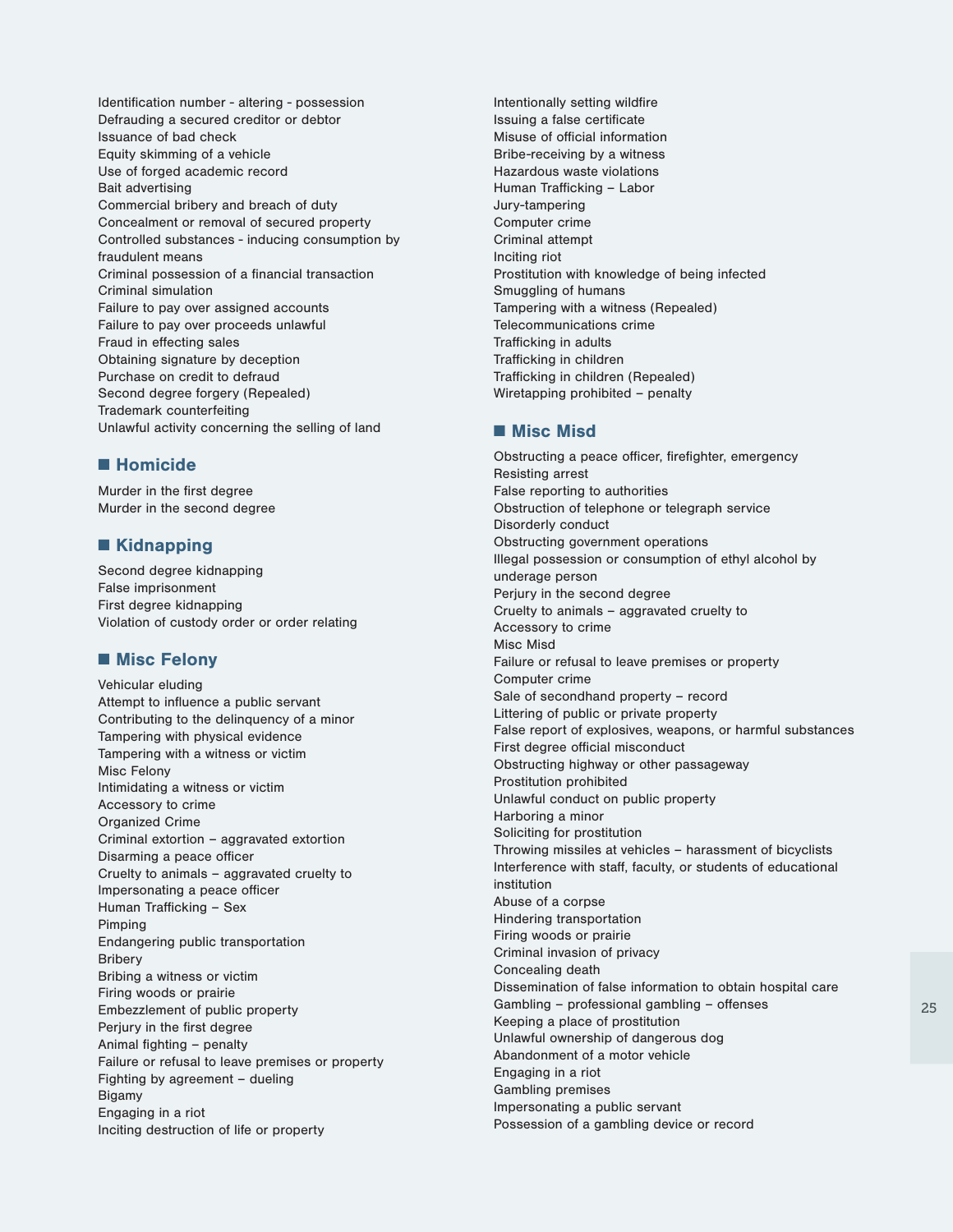Public buildings – trespass, interference Abuse of public records Eavesdropping prohibited – penalty Furnishing cigarettes or tobacco products to minors Refusing to aid a peace officer Second degree official misconduct Telecommunications crime Criminal use of a noxious substance Fighting by agreement – dueling Inciting riot Patronizing a prostitute Wiretapping and eavesdropping devices prohibited Abuse of property insurance Abuse of telephone and telegraph service Compounding Conspiracy Criminal attempt Desecration of venerated objects Disobedience of public safety orders Disrupting lawful assembly Duty to report use of force by peace officers Failing to disclose a conflict of interest False swearing Gambling information Loitering – definition – legislative declaration Marrying a bigamist Misuse of official information Mutilation – contempt of flag – penalty Official oppression Personal information on the internet – law enforcement official Promoting sexual immorality Prostitute making display Purchases of commodity metals – violations Refusal to permit inspections Refusal to yield party line Soliciting unlawful compensation Unauthorized release of an anima – penalty Vehicular eluding Wiretapping prohibited – penalty

#### ■ Misd Assault

Assault in the third degree Crime of violation of a protection order Harassment Child abuse False imprisonment Menacing Reckless endangerment Crimes against at-risk adults and at-risk juveniles Bias-motivated crimes Misd Assault Assault in the first degree Assault in the second degree Domestic violence – summons and complaint Habitual child abusers – indictment or information Stalking – penalty – definitions

#### ■ MVT

Aggravated motor vehicle theft

### ■ Other Custody Violations

Introducing contraband in the first degree Possession of contraband in the first degree Introducing contraband in the second degree Possession of contraband in the second degree Riots in detention facilities Aiding escape from an institution for mental illness Aiding escape Unauthorized residency by an adult offender from another state Inducing prisoners to absent selves Other Custody Violations Violation of bail bond conditions

### ■ Other Homicide

Vehicular homicide Child abuse Manslaughter Criminally negligent homicide Crimes against at-risk adults and at-risk juveniles

### ■ Other Property

Criminal mischief First degree criminal trespass Second degree criminal trespass Third degree criminal trespass Second degree criminal tampering First degree criminal tampering Tampering with a utility meter – penalty Defacing property – definitions Tampering with equipment associated with oil and gas Criminal extortion – aggravated extortion Defacing or destruction of written instruments Rights in stolen property Defacing, destroying, or removing landmarks Concealment of goods

### ■ Other Sex Crime

Sexual exploitation of a child Unlawful sexual contact Internet luring of a child Indecent exposure Internet sexual exploitation of a child Public indecency Soliciting for child prostitution Enticement of a child Invasion of privacy for sexual gratification Patronizing a prostituted child Other Sex Crime Pandering of a child **Obscenity** Inducement of child prostitution Pandering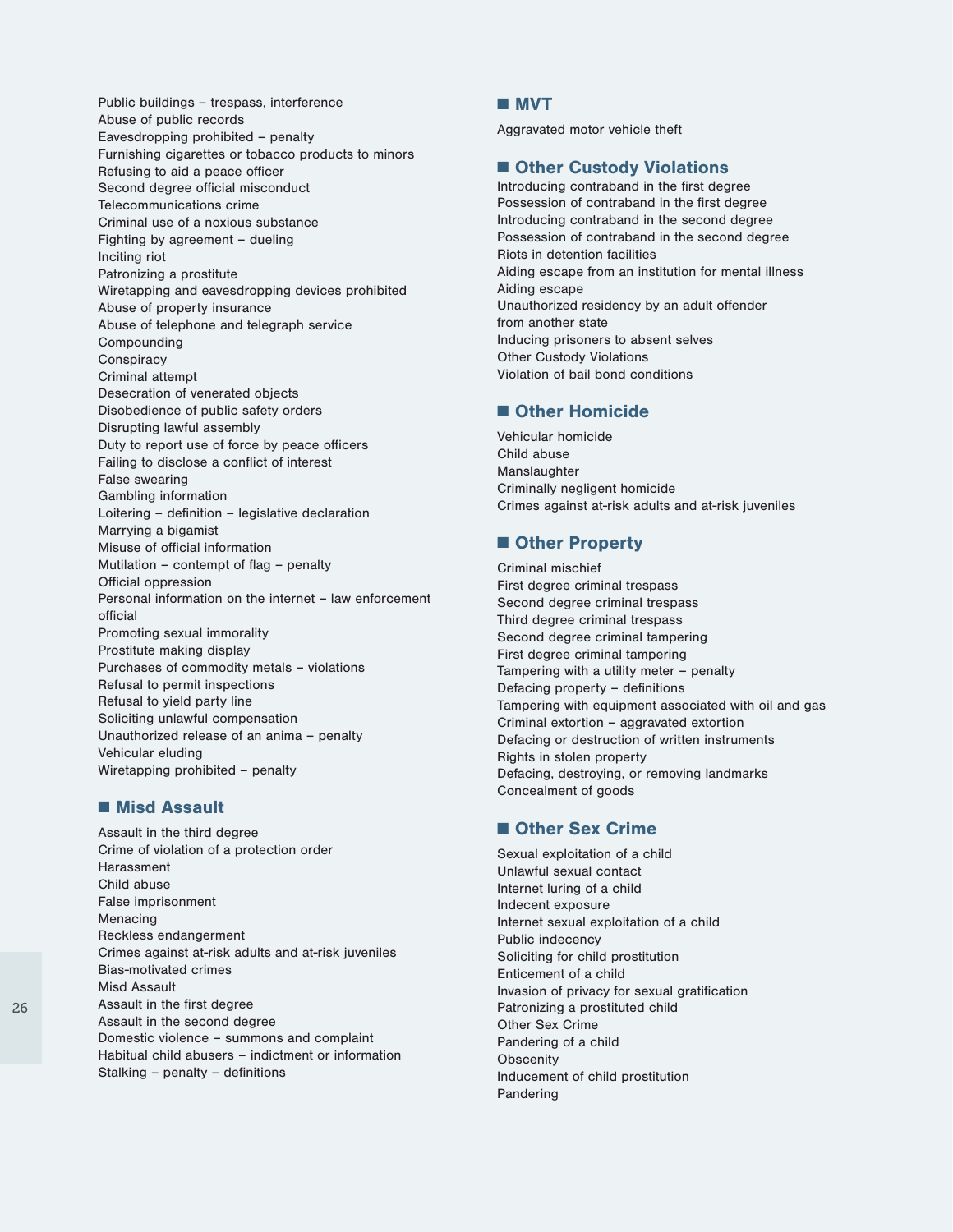Pimping of a child Procurement of a child Keeping a place of child prostitution Patronizing a prostitute Criminal invasion of privacy

# ■ Robbery

Aggravated robbery Robbery Crimes against at-risk adults and at-risk juveniles Aggravated robbery of controlled substances

### ■ SE

#### SE

Habitual sex offenders against children Habitual child abusers – indictment or information Domestic violence – sentencing Acquired immune deficiency syndrome testing Habitual burglary offenders – punishment

# ■ Sex Assault

Sexual assault on a child Sexual assault Sexual assault on a child by one in a position of trust Unlawful sexual contact Sexual exploitation of a child Aggravated incest Crimes against at-risk adults and at-risk juveniles Incest Sexual conduct in a correctional institution Inducement of child prostitution Pimping of a child Child abuse Internet luring of a child Pandering of a child Procurement of a child Sexual assault on a client by a psychotherapist Soliciting for child prostitution Definitions Keeping a place of child prostitution Procurement of a child for sexual exploitation Sexual assault in the second degree

# ■ SOFailtoReg

Failure to register as a sex offender

# ■ Theft

#### Theft

Criminal possession of a financial device Crimes against at-risk adults and at-risk juveniles Unlawful acts – theft detection devices Possession of identity theft tools Gathering identity information by deception Identity theft Theft of medical records or medical information Fuel piracy Theft by receiving Theft of cable service – definitions Theft of rental property Theft of trade secrets – penalty Unlawful recording of a live performance

## ■ Traffic Felony

Traffic Felony

### ■ Traffic Misd

Traffic Misd

### ■ Weapons

Possession of weapons by previous offenders Prohibited use of weapons Possessing a dangerous or illegal weapon Unlawfully carrying a concealed weapon Illegal discharge of a firearm – penalty Possession of a defaced firearm Possession use or removal of explosives Weapons Unlawfully carrying a weapon – school,college Possession of handguns by juveniles Use of stun guns Unlawful purchase of firearms Unlawfully providing or permitting a juvenile to possess a handgun Defacing a firearm Firearms, explosives, or incendiary devices in public transport